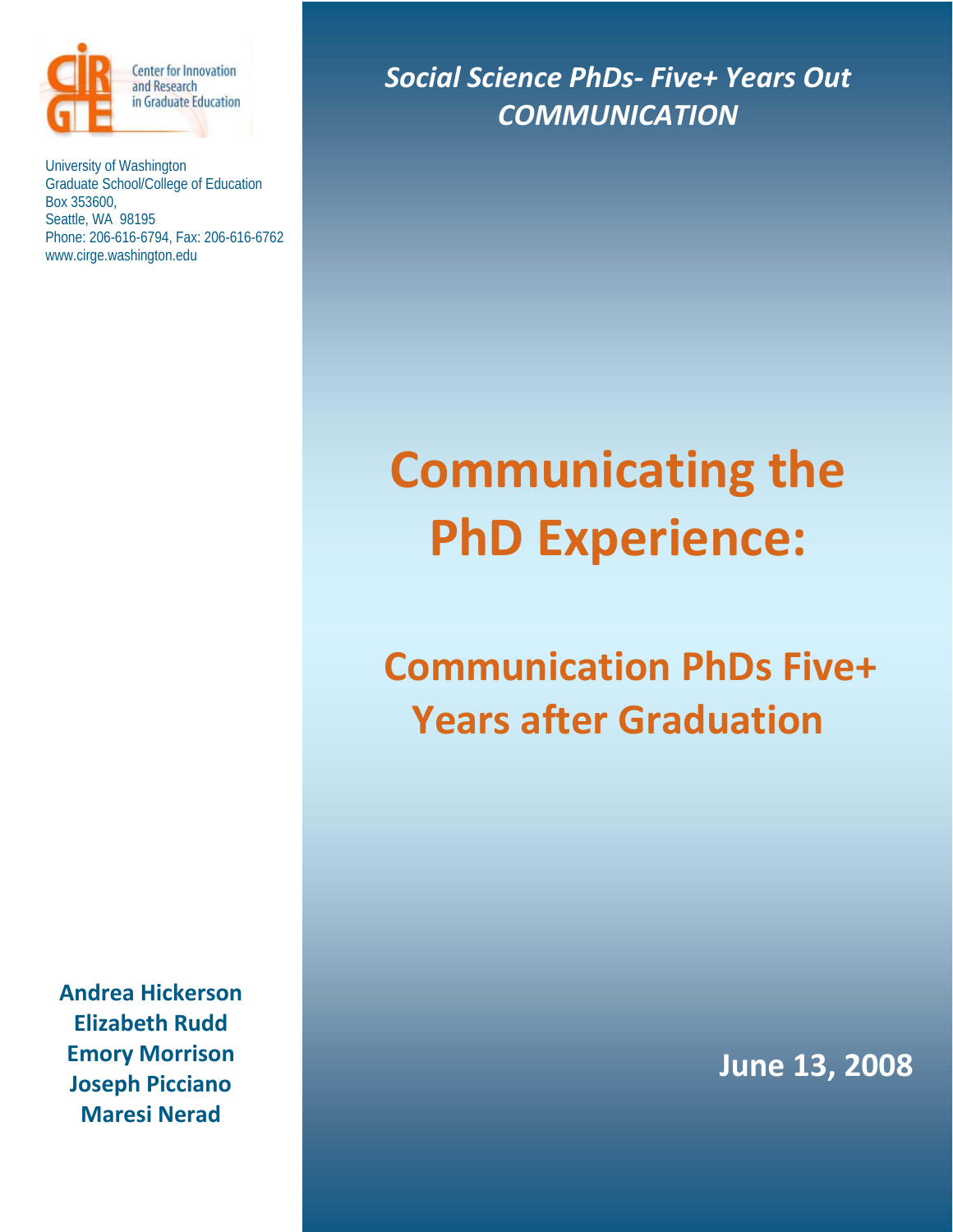# **EXECUTIVE SUMMARY**

The outlook for communication PhDs is good. Most want and find ladder faculty positions. In fact, communication PhDs find faculty positions more readily than doctorate holders in other social science fields. Whether in faculty positions or working in business, government, or non-profit sectors, the majority are satisfied with their jobs and career paths. When assessing careers from the perspective of balancing work and family, both men and women report problems combining work and family, but women delay parenting because of their career more often than men do.

According to graduates' assessments, communication PhD programs prepared them well for their careers. Demonstrating the applicability of a communication PhD in a variety of careers, graduates in all job sectors report that critical thinking and data analysis and synthesis are very important in their current jobs. Nevertheless, jobs outside of academia are more likely than faculty positions to require skills in data analysis and synthesis, team collaboration, working in interdisciplinary contexts, and managing people and budgets. Compared to others, faculty more often report that research design and writing and publishing are very important in their work.

Most respondents rated their PhD programs as "excellent" in terms of academic rigor and training in critical thinking. Most were "very satisfied" with the mentoring they received from their dissertation chair in developing a thesis topic and completing the dissertation. However, they also indicated areas to be targeted for improvement. Major criticisms included a lack of training in skills important to obtaining and administering grants, less than adequate formal teaching training, and little guidance from mentors in publishing and in finding a job.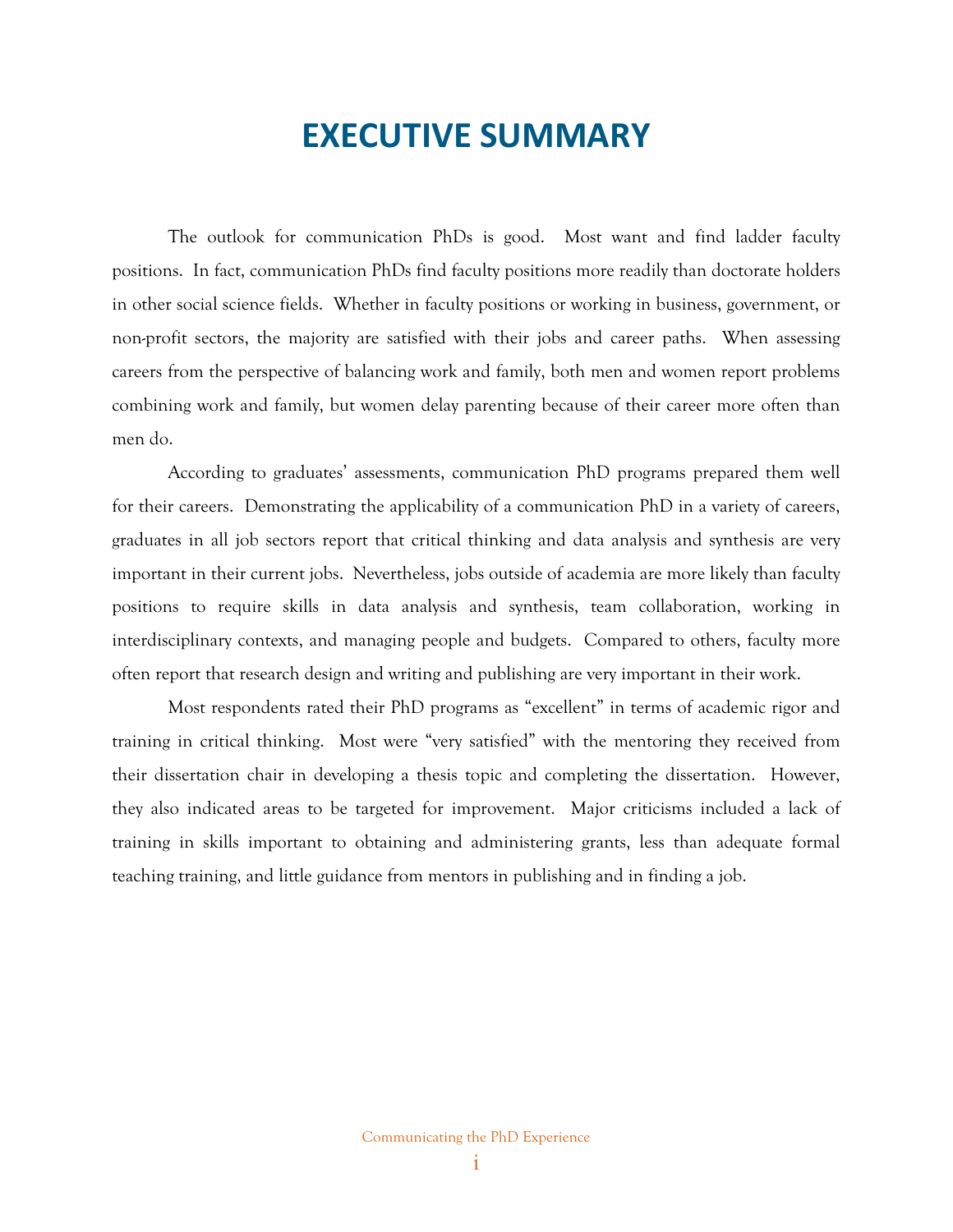# **TABLE OF CONTENTS**

| Survey Methods and Limitations                            | $\mathfrak{2}$ |  |
|-----------------------------------------------------------|----------------|--|
| Communication PhDs in the United States:                  | 3              |  |
| A Convoluted Past, A Bright Future                        |                |  |
|                                                           |                |  |
| A Trend to Tenure Track                                   | $\overline{4}$ |  |
| Different Paths to Different Jobs: Ladder Faculty vs. BGN | 4              |  |
| Communication PhDs Compared to PhDs in Other Fields       | 5              |  |
| The "Average" Communication PhD                           | 6              |  |
| Debt, Funding, & Income                                   | 6              |  |
| Current Income: Higher Wages in BGN                       | 7              |  |
| But Are They Happy With Their Work?                       | 7              |  |
| Gender & Work-Family Tension                              | 7              |  |
|                                                           |                |  |
| Skill Acquisition: Preparation for Teaching and Research  | 8              |  |
| Assessment of Graduate Programs                           | 9              |  |
| Use and Importance of Skills in Current Jobs              | 10             |  |
| Mentoring: How To Get It and What To Do If You Don't      | 11             |  |
|                                                           |                |  |
|                                                           |                |  |
|                                                           |                |  |
|                                                           |                |  |
| Participating Universities                                | 15             |  |
| <b>Foundation Support</b>                                 | 15             |  |
| Endorsements                                              | 15             |  |
|                                                           |                |  |
| ABOUT THE CENTER FOR INNOVATION AND                       |                |  |
|                                                           |                |  |

**Suggested citation:** Hickerson, Andrea, Elizabeth Rudd, Emory Morrison, Joseph Picciano, and Maresi Nerad. 2008. *Communicating the PhD Experience: Communication PhDs Five+ Years after Graduation*. CIRGE Report 2008-03. CIRGE: Seattle, WA. www.cirge.washington.edu

Communicating the PhD Experience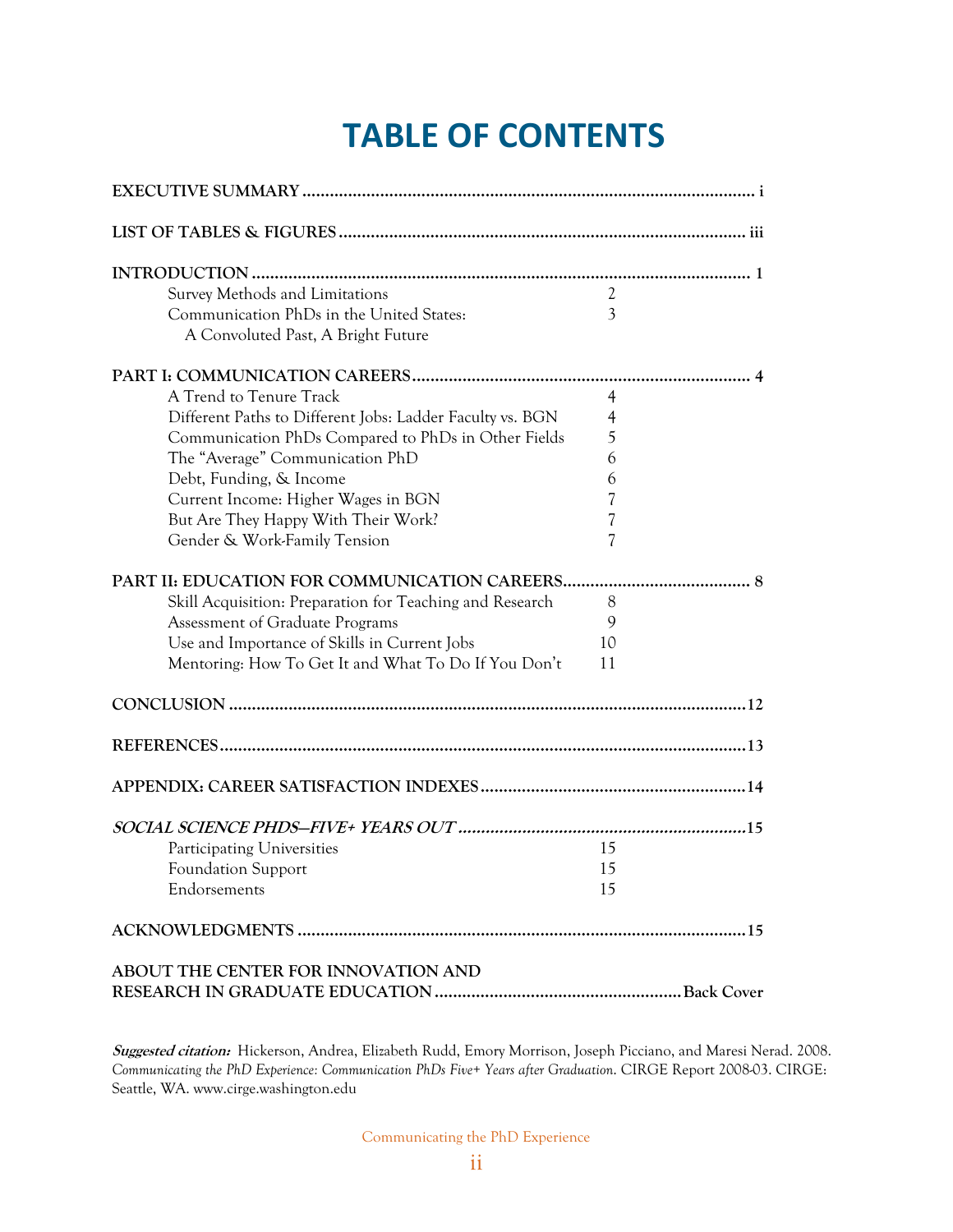# **LIST OF TABLES & FIGURES**

# **Tables**

- Table 1. *SS5* Respondents by Field
- Table 2. Communication Subfields
- Table 3. Communication PhDs by First and Last Job
- Table 4. Communication PhDs—Refereed Articles at PhD by First Job
- Table 5. *SS5* Time-to-Degree in Years by Field
- Table 6. Communication PhDs (%) by Debt Related to PhD Education
- Table 7. Communication PhDs—Median Annual Income at Survey by Last Job
- Table 8. Communication PhDs (%) —Marital Status at Survey by Gender
- Table 9. Communication PhDs—Percent Rating Program Element "Excellent" by Job Sector at Survey
- Table 10. Communication PhDs—Percent Rating Quality of Training "Excellent" and Importance of the Skill in Current Job by Job Sector
- Table 11. Percent Communication PhDs "Very Satisfied" With Different Types of Mentoring
- Table 12. Top Resources in Job Search—Percent Communication PhDs Citing Resource as 1 of 2 "Most Helpful"

# **Figure**

Communication PhDs Awarded by U.S. Institutions 1920 – 2005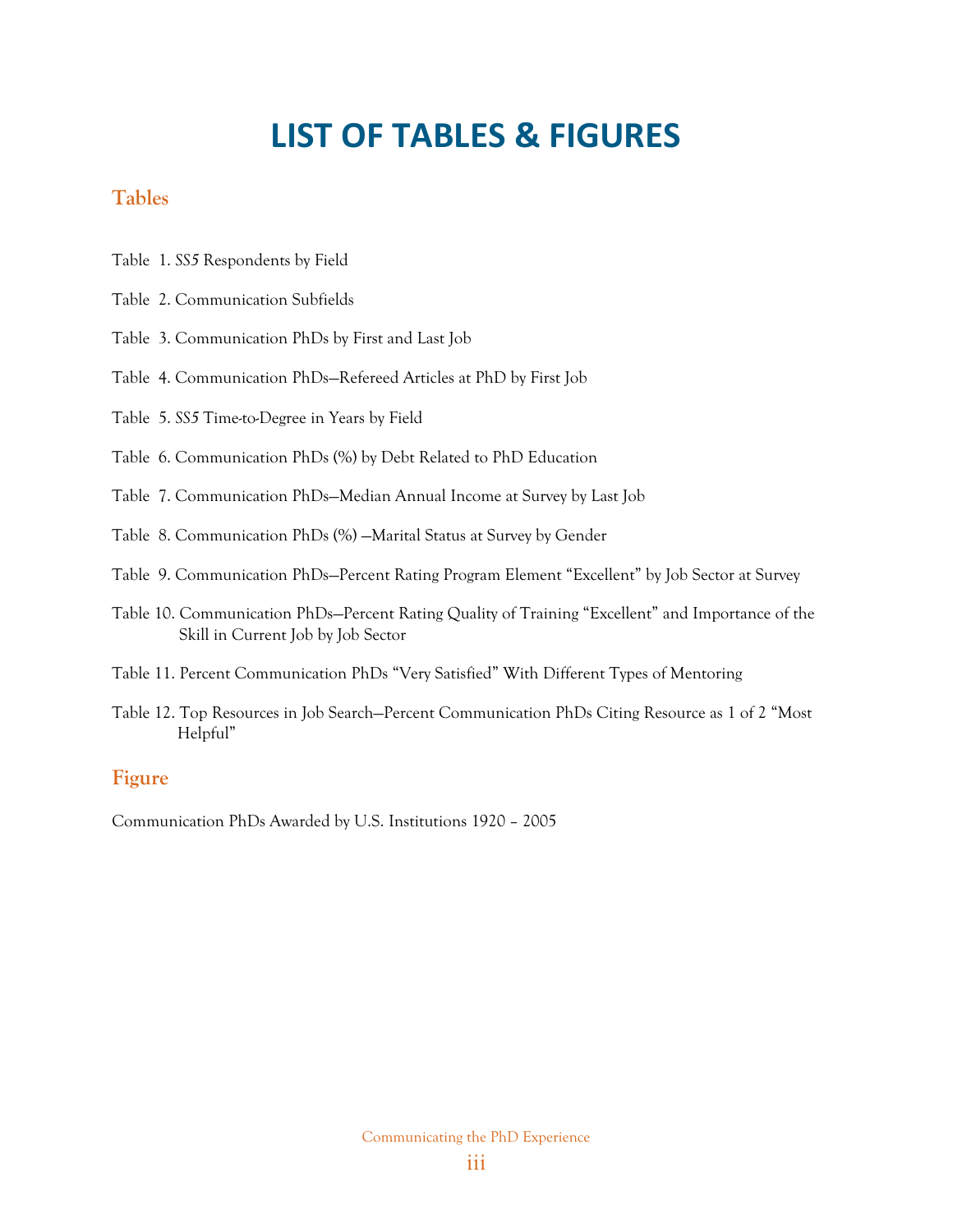

#### **Communication PhDs Awarded by U.S. Institutions 1920 - 2005**

#### **Fig. 1**

#### **INTRODUCTION**

Communication PhDs are a growth industry. Since the institutionalization of the field during the last century, the number of communication PhDs has risen steadily; today more than 500 PhDs in communication are awarded nationally each year (Thurgood, Golladay, & Hill, 2006). Representing a wide range of research interests, from rhetoric to media studies and interpersonal communication, communication PhDs pursue a variety of career paths. But what distinguishes these career paths? Who ends up in tenure-track posts? Who banks the largest salaries? Are different career paths associated with specific graduate school experiences or mentorship? Have communication PhDs pursued high-prestige jobs at the expense of quality personal lives?

Using data from a national survey of social science PhDs, *Social Science PhDs—Five+ Years Out,* this report attempts to answer these questions and more about the career trajectories of communication PhDs*.* It covers experiences in graduate school, productivity, and personal tradeoffs during the early career. The survey results

should be of interest to college administrators, graduate programs, graduate students, and students contemplating pursuing graduate education. This study adopts a "student centered" approach to evaluating the PhD experience. As opposed to "faculty centered" measures, such as publication productivity and scholarly reputation of graduate faculty, "student centered" indicators include measures of program quality such as experiences with mentoring, advising, and job placement (Denecke, 2006, xixiii; Nerad, Aanerud, & Cerny, 2004; Ostriker & Kuh, 2003). In short, this survey empowers communication PhDs to evaluate their own experience by doing something they presumably do best: communicate.

*Social Science PhDs - Five+ Years Out* (*SS5*) collected data from a national sample of PhDs in six disciplines (anthropology, communication, geography, history, political science, and sociology), who completed their degrees in the United States between July 1, 1995 and June 30, 1999. The survey was conducted by the Center

Communicating the PhD Experience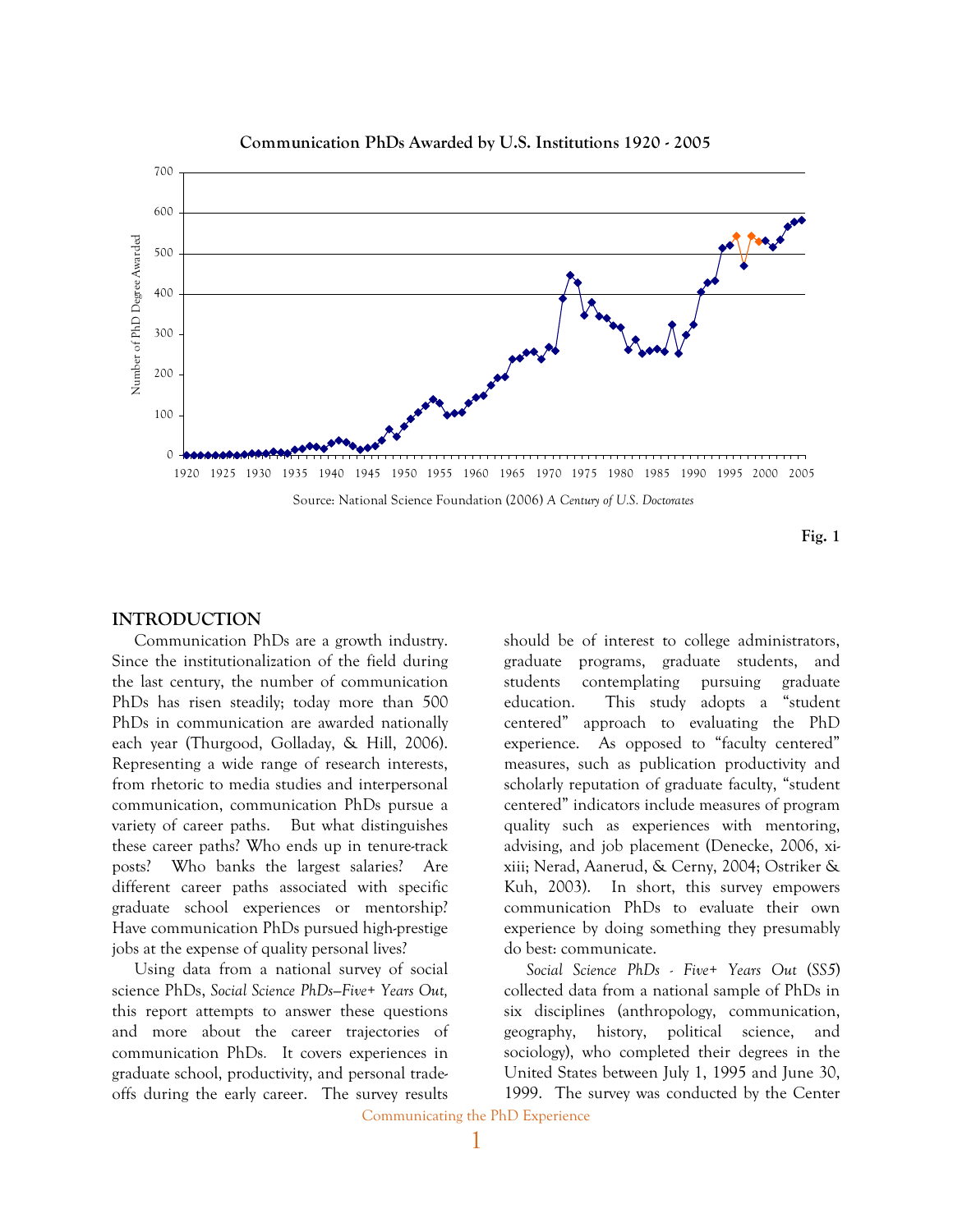for Innovation and Research in Graduate Education (CIRGE) at the University of Washington in Seattle, and funded by the Ford Foundation.

The general outlook for communications PhDs is good. Most communication PhDs want ladder faculty positions and most find them. In fact, communication PhDs find faculty positions more readily than doctorate holders in other social science fields. In general respondents felt well prepared for their careers, although they indicated the need for improvements in PhD education, particularly in teaching training, grant writing and mentoring. Differences in academic productivity and assessments of graduate school experiences emerged between those currently working in business, government or non-profit jobs and ladder faculty. Men and women expressed different attitudes about balancing work and family life after graduation; with women more concerned about the effects of their job on family. Nevertheless, despite these intriguing differences, the majority of communication graduates surveyed were satisfied with their jobs and the path they traveled to get them.

#### **Survey Methods and Limitations**

More than 6000 individuals who earned their PhD between July 1, 1995 and June 30, 1999 were asked to complete the *SS5* online survey in 2005 – 2006 on their post-PhD career paths and graduate school experiences. Respondents were recruited from 65 U.S. institutions sampled to represent geographic diversity and public and private institutions. For each discipline except communication, equal numbers of departments from each quartile of the 1995 National Research Council (NRC) rankings of each graduate program were represented (Goldberger, Maher, & Flattau, 1995).

Since the NRC does not rank communication programs, communication programs were chosen based on their size, diversity of student populations, recommendations by the National Communication Association (NCA) and whether or not the institutions had other disciplines included in the SS5 sample. Ultimately over 3000 respondents, 346 in communication, completed the survey. The overall response rate for the study was 45%, for communication it was 46%.

| 1: SS5 Respondents by Field                |             |  |  |
|--------------------------------------------|-------------|--|--|
| Anthropology                               | 432         |  |  |
| Communication                              | 343         |  |  |
| Geography                                  | 164         |  |  |
| History                                    | 839         |  |  |
| <b>Political Science</b>                   | 701         |  |  |
| Sociology                                  | 546         |  |  |
| Total                                      | $N = 3,025$ |  |  |
| CIRGE, Social Science PhDs-Five+ Years Out |             |  |  |

#### **Sample Limitations**

The National Opinion Research Center (NORC) compared SS5 respondents to nonrespondents using the information reported by graduates to the Survey of Earned Doctorates (SED), a survey completed at the time of the PhD award by nearly all recipients of U.S. doctoral degrees. The non-response analysis found that women, whites, U.S. citizens (including permanent residents) and unmarried individuals responded at higher rates than men, non-whites, citizens of other countries, and married people. The differences between respondents and nonrespondents were small. A difference that readers should keep in mind when interpreting findings appeared in post-graduation plans. Respondents were more likely to report to the SED definite post-graduation plans to work in the academic sector. This over-representation probably results from it being easier to locate people working in the academic sector than in other sectors. Implications of this for the study include underestimating the size of the non-academic labor market for communication PhDs. (See Picciano, Rudd, Morrison, & Nerad, 2007 for details on SS5 survey methods.)

#### **Study Design**

SS5 used a retrospective design to get assessments of doctoral education informed by several years of working. With the advantage of respondents' longer-term view of the value of their graduate training comes the danger of forgetting and revising. However, research shows that subjects recall information about rela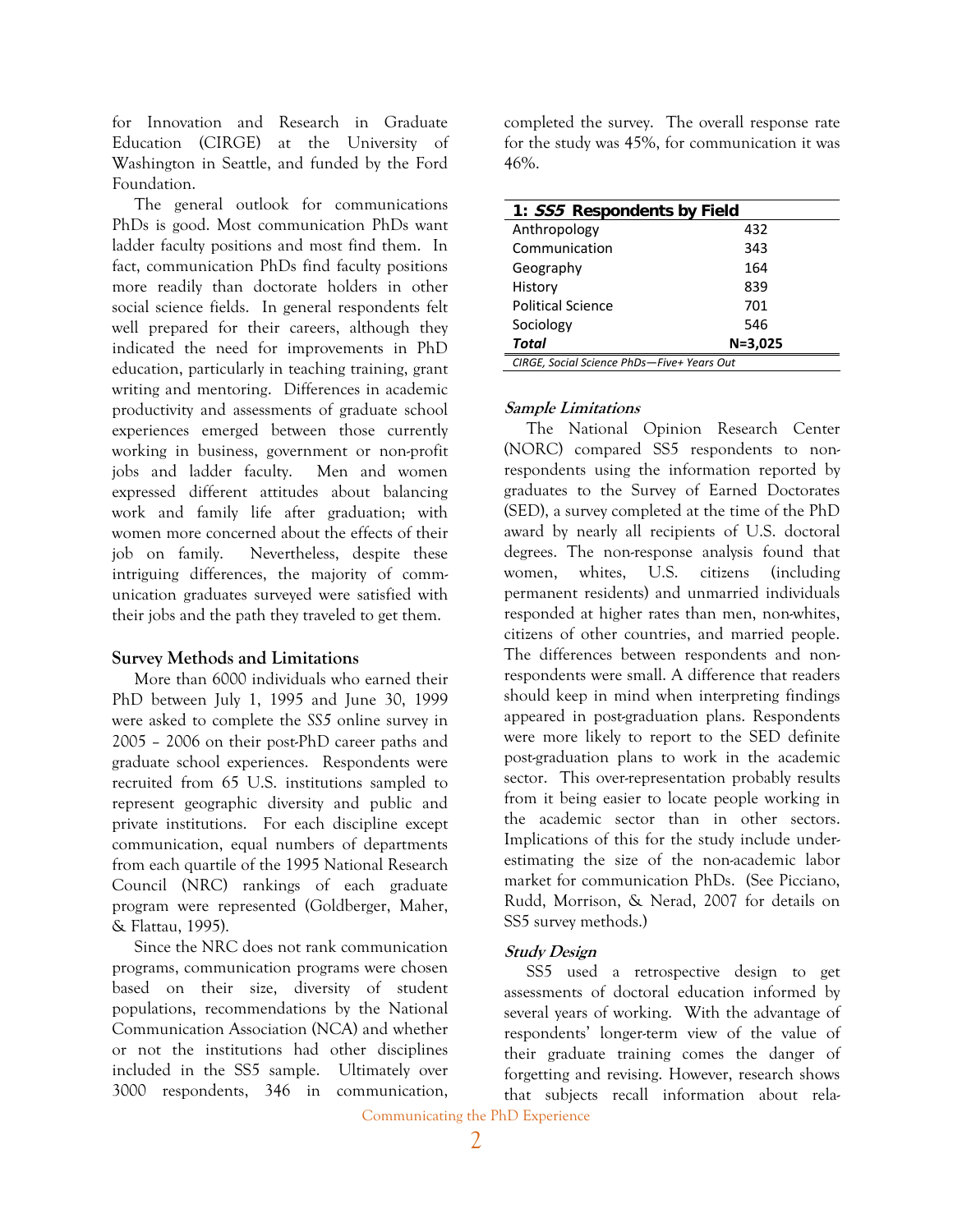tionship and family events (including spouse characteristics such as spouse's educational level) and about occupational and employment histories with reasonable reliability (Dex 1995; Klein & Fischer-Kerli 2000; Solga, 2001).

The SS5 survey included quantitative questions concerning employment history, relationship events and parenting, graduate school achievements, the quality of the PhD program, mentoring by the dissertation advisor, and the usefulness of their doctoral education. Open-ended questions asked about trade-offs between work and family life, experiences with mentoring, advice to beginning graduate students, advice to graduate programs, experiences with diversity, and experiences related to gender, racial/ethnic, class or other personal identities. Quotations used in the main text of this report and sidebars come verbatim from these open-ended responses. In "Profile" sidebars, the names of respondents are pseudonyms, created to preserve respondent confidentiality.

#### **Communication PhD Sample Demographics**

Within communication women represented 56% of the sample, and men 44%. Additionally, 86% of the sample self-reported as white, 4.3% as Asian, 3.6% as black; 3.2% as Hispanic; and 2.9% as "other." With regards to job type, at the time of the survey 71.2% of the sample was ladder faculty (i.e., tenured or tenure-track); 9.7% non-ladder faculty (e.g., non-tenure track faculty, visiting professors); 7.4% "academic other," (e.g., campus researchers, administrators); and 11.7% worked in business, government or non-profits ("BGN").

#### **Communication PhDs in the United States: A Convoluted Past, A Bright Future**

Communication suffers from a disciplinary identity crisis of sorts. While some communication scholars trace their lineage to the ancient practices of rhetoric and public speaking, others see communication as a 20th century discipline, forged from psychology and sociology, yet distinguished by a focus on mass media messages

and technologies (Delia, 1987). Communication straddles a humanities - social science nexus, and the organizational structure of communication programs varies widely between academic institutions. Some communication programs differentiate between speech and mass communication, some do not, and many include journalism programs under a single "Communication" administrative/organizational structure (Gronbeck, 2005).

The diversity of communication programs and the lack of an agreement over a common history complicate quantitatively operationalizing "communication" programs. This study used the list of communication subfields defined in the National Science Foundation's (NSF) Survey of Earned Doctorates (SED):

"Communications Research" "Mass Communications" "Communication Theory" "Communication, General" "Speech & Rhetorical Studies" "Communication, Other."

These categories were collapsed for analytical purposes, and the number of respondents in each collapsed subfield is listed in Table 2.

| 2: Communication Subfields                 | n   |
|--------------------------------------------|-----|
| Interpersonal/Organizational/              |     |
| <b>Cultural Communication Studies</b>      | 118 |
| Mass Communication and Media Studies       | 133 |
| Speech and Rhetorical Studies              | 48  |
| <b>Telecommunication Studies</b>           | 8   |
| No Answer/Skipped                          | 36  |
| Total                                      | 343 |
| CIRGE, Social Science PhDs-Five+ Years Out |     |

Finally, the discipline has steadily attracted more graduate students since 1920 when the NSF began tracking communication PhDs. Figure 1 shows that the number of communication PhDs earned annually in recent years was almost six times higher than in the mid-1950s.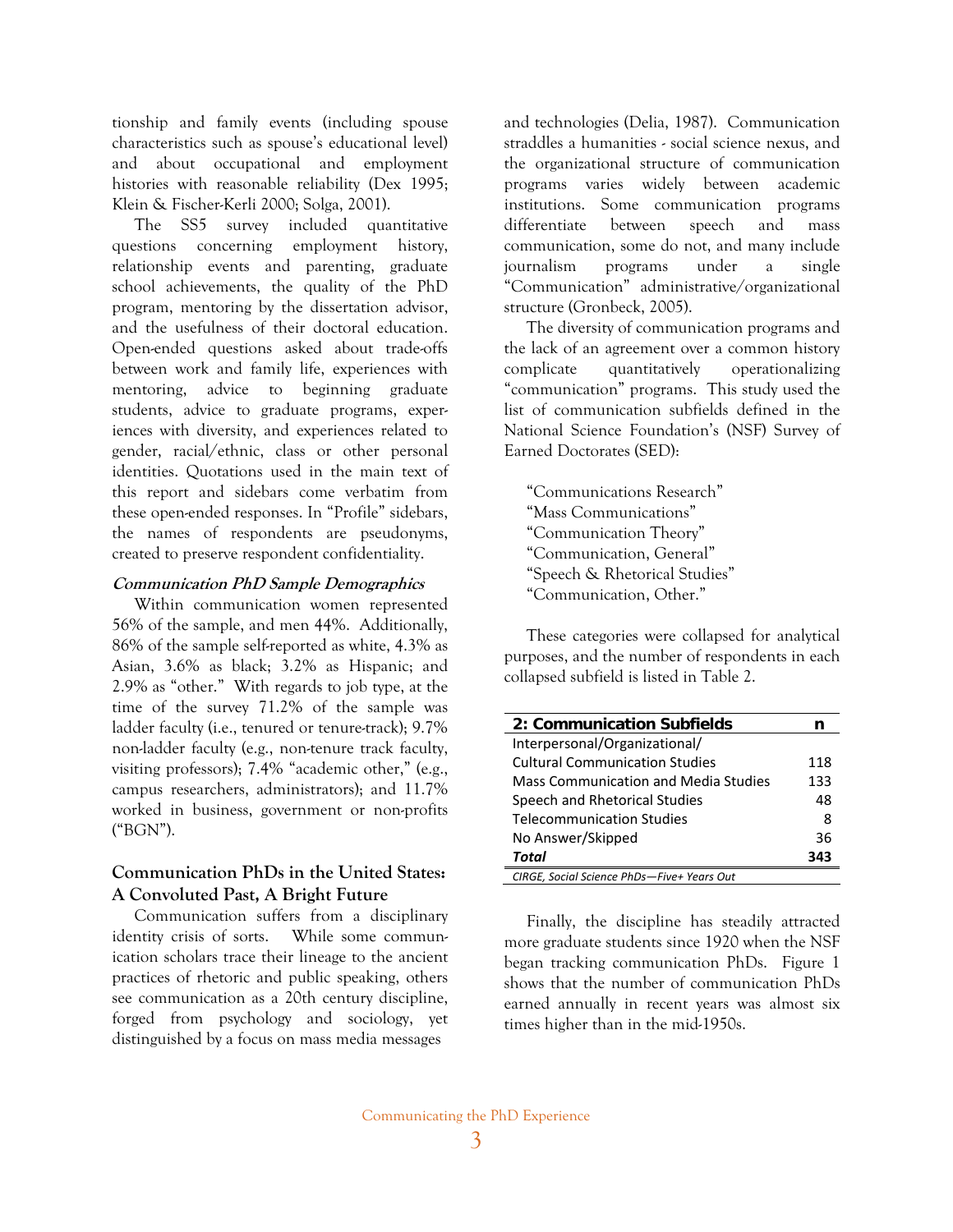#### **Respondent Profile: A Communication PhD in Business**

After earning her PhD at a public Research I university\* on the east coast, Margaret Busfield entered the business world. Today Margaret makes \$95,000 in business and also sometimes teaches as adjunct faculty at a private university. Margaret believes that having a PhD has elevated her status in the workplace: "In the office place, my bosses use me as an in‐house professor of sorts, offering continuing education to sharpen their skills." Nevertheless, Margaret sees the overall value of her PhD in her business career as somewhat negligible. She writes, "My age and connections (both academic and professional) have positioned me as an 'authority' in my field. This allows me to polish my reputation in my profession. My doctoral degree looks good on some university advisory boards, but in the workplace it matters little."

#### **‐***FROM RESPONSES TO OPEN‐ENDED SURVEY QUESTIONS. (NAMES AND DETAILS CHANGED FOR CONFIDENTIALITY.)*

*\*"Research I" is the Carnegie classification for the prestigious, research‐intensive universities.* 

### **PART I: COMMUNICATION CAREERS**

### **A Trend to Tenure Track**

The majority of communication PhDs were successful at finding tenure-track jobs right after graduation. More than half (59%) of communication graduates secured ladder faculty (i.e., tenure-track or tenured) positions within 6 months of graduation. Almost 13% of communication graduates reported being tenured within 6 months of earning their PhD. Upon finishing the PhD, over 75% of communication PhDs reported their career goal was to become a professor, and 69% of these did secure a ladder faculty position within 6 months of graduation.

Over time, communication graduates reported career advancement. At the time of the survey 71% of respondents were in tenured or tenure-track faculty positions; 32% had tenure. Only 9.4% remained in non-tenure-track posts.

With regards to communication graduates in non-faculty jobs, the percentage of people

holding "other" (non-faculty) jobs in academia or working in business, government or non-profit ("BGN") jobs remained at about 19% over time. Sample job titles in the academic other or BGN category include "management, executive level," "administrator – non-faculty," "management – mid-level," and "editor-writer-publisher."

| 3: Communication PhDs by First and<br>Last Job |                  |                      |  |
|------------------------------------------------|------------------|----------------------|--|
| <b>Job Type</b>                                | <b>First Job</b> | <b>Job at Survey</b> |  |
| Ladder Faculty                                 | 58.6             | 71.2                 |  |
| <b>NTT Faculty</b>                             | 22.3             | 9.4                  |  |
| Acad. Other                                    | 6.1              | 7.4                  |  |
| <b>BGN</b>                                     | 12.9             | 11.7                 |  |
| Total                                          | 100%             | 100%                 |  |
| CIRGE, Social Science PhDs-Five+ Years Out     |                  |                      |  |

Individuals with degrees in the subfield of mass communication and media studies were more likely to take jobs in a BGN sector than individuals in "interpersonal/ organizational/ cultural communication studies" and "speech and rhetorical studies" (15% v. 11% and 0%, respectively). Furthermore, 79% of individuals with degrees in speech and rhetorical studies were in ladder faculty positions compared to 68% in interpersonal / organizational / cultural communication, 71% in mass communication and media studies, and 63% in telecommunication studies.

### **Key Finding #1**

**Most communication PhDs opt for jobs in academia and the majority held tenured or tenure‐track positions when surveyed 6 to 10 years after graduation.**

## **Different Paths to Different Jobs: Ladder Faculty vs. BGN**

The *SS5* survey revealed few statistically significant differences between the experiences of ladder faculty and non-tenure-track faculty, but clear differences emerged between those who took faculty jobs in academia and those who opted for non-faculty academic work or to work in BGN sectors. These include differences in the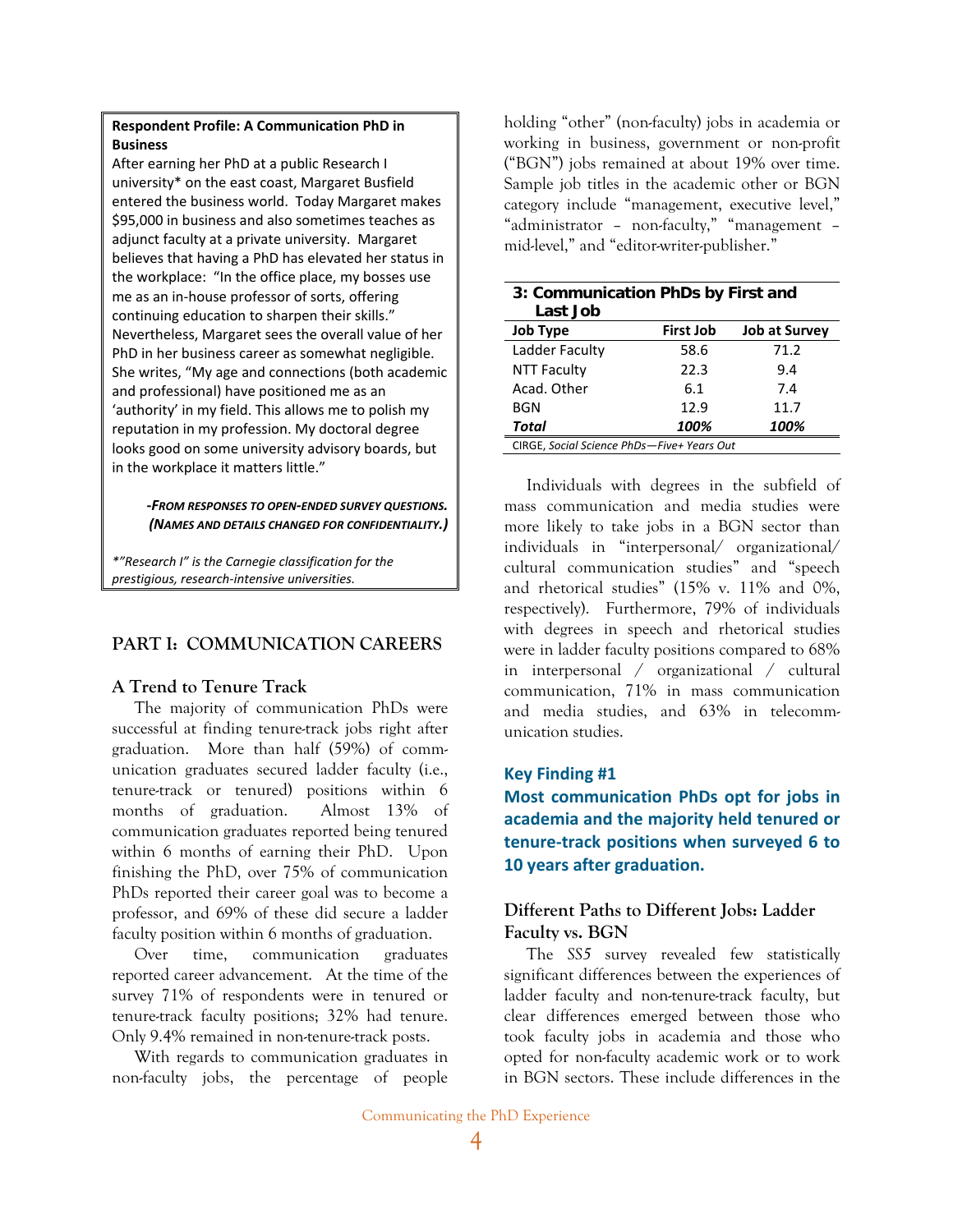average time to degree completion, and the number of conference presentations and academic publications.

The average time to degree for all communication graduates was 5.5 years. Among those whose first jobs were tenured or tenuretrack, the average time to degree was 5.3 years; those in non-tenure-track first jobs took 5.6 years, those with first jobs in non-faculty academic employment took 6.6 years, and those in BGN sectors averaged 6.1 years.

Individuals who presented more conference papers and published more during graduate school were more likely to land first jobs in ladder faculty positions. More than 80% of individuals who garnered faculty positions (including non-tenure-track jobs) for their first job had three or more conference presentations during graduate school. Comparatively, only 40% of individuals in BGN jobs had presented as often. Looking at last jobs reveals a variation on this pattern: 80% of those in ladder faculty positions had presented 3 or more times during graduate school but only 61% of those in nontenure-track positions when surveyed had done so. Among those with last jobs in the BGN sector, only 44% had presented at national conferences three or more times during graduate school.

#### **Advice to Students: Publish More in Graduate School**

In response to the open‐ended question about what advice PhDs would offer students, "publish" was a popular response. Several respondents suggested one way to get more publications was to collaborate with other students or faculty. One respondent, a man teaching in a tenure‐track position at a liberal arts college advised, "Work collaboratively with colleagues in learning to teach and in undertaking research. Time is highly prized as a graduate student; help manage the demand by learning with other students. Allow your focus (as one narrows their work) to develop from experiences with readings, courses, friends, faculty."

> *FROM THE OPEN‐ENDED QUESTION, "WHAT ADVICE WOULD YOU OFFER TO GRADUATE STUDENTS JUST BEGINNING STUDIES IN YOUR FIELD?"*

Similarly, respondents with at least one peerreviewed publication (authored or co-authored) at the time of the PhD award were more likely to be in faculty positions (including non-tenure-track) than in non-faculty academic jobs or in a BGN sector within 6 months of earning the PhD and also when surveyed six to ten years post-PhD award. Almost half (47.3%) of total respondents had no refereed publications prior to graduation, 22% had 1, 14% had 2 and 17% had 3 or more.

| 4: Communication PhDs-Refereed Articles at<br>PhD by First Job |      |      |      |      |
|----------------------------------------------------------------|------|------|------|------|
| % Respondents                                                  |      |      |      |      |
| # of publications at PhD                                       |      |      |      |      |
|                                                                | ŋ    | 1    | 2    | $3+$ |
| Ladder Faculty (121)                                           | 39.7 | 25.6 | 15.7 | 19.0 |
| NTT Faculty (48)                                               | 45.8 | 20.8 | 12.5 | 20.8 |
| <b>BGN (30)</b>                                                | 73.3 | 6.7  | 6.7  | 13.3 |
| Acad. Other (8)                                                | 57.1 | 28.6 | 71   | 71   |
| CIRGE. Social Science PhDs-Five+ Years Out                     |      |      |      |      |

#### **Key Finding #2**

**Compared to graduates in non‐faculty academic jobs and in BGN sectors, communication PhDs in faculty jobs completed graduate school faster, presented work at national conferences more often and published more refereed journal articles during graduate school.**

### **Communication PhDs compared to PhDs in Other Fields**

Compared to their counterparts in other social science fields included in the *SS5* study, communication PhDs had more success finding tenure-track posts right after graduation. Whereas 58.6% of communication PhDs had ladder (i.e., tenured or tenure-track) faculty jobs after graduation, the second most successful disciplines in securing ladder faculty positions were geography, political science, and sociology where 43% of graduates began such jobs within 6 months of earning the PhD.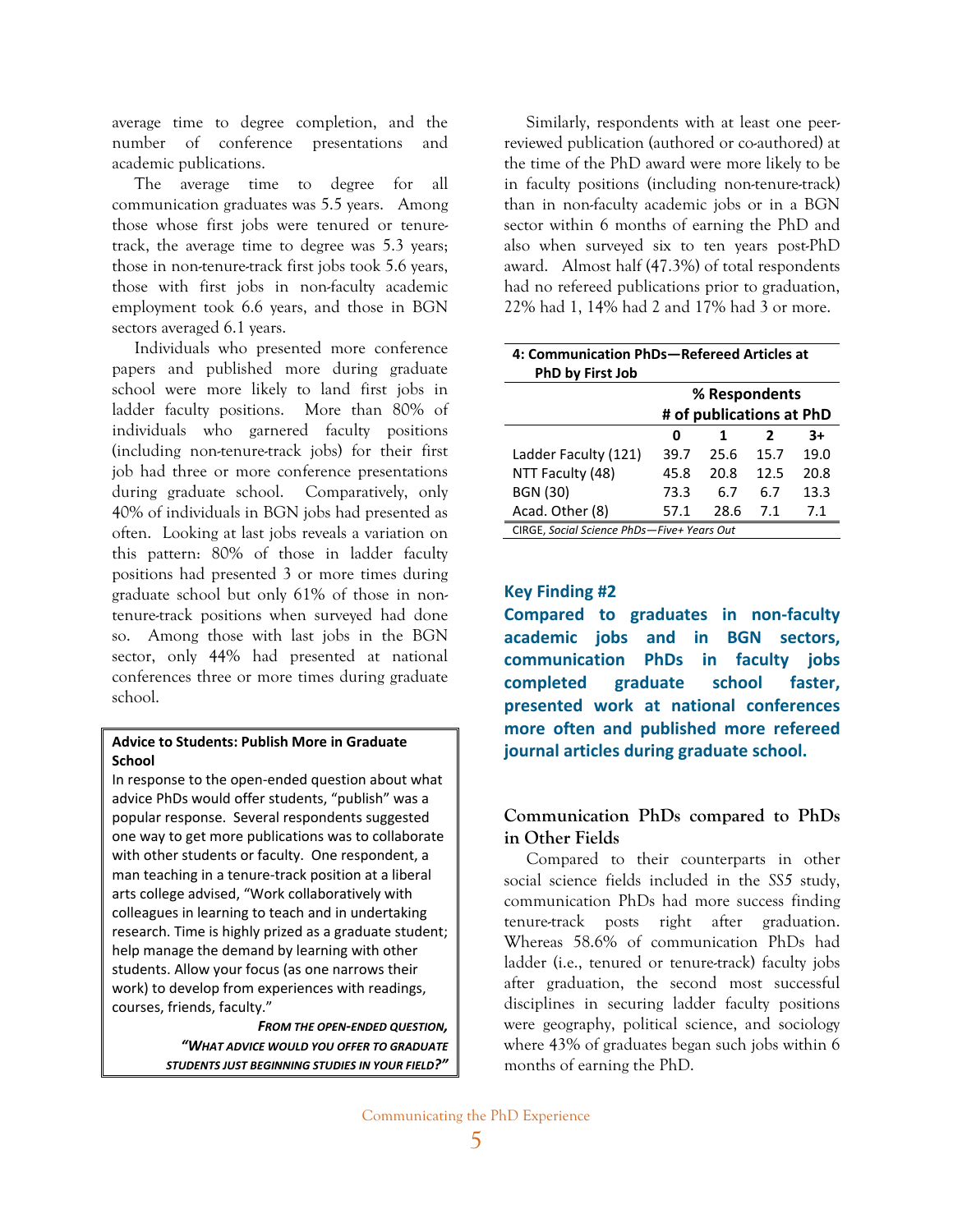Communication graduates also tended to pass through graduate school more quickly than those in other fields. The average time to degree for communication graduates was 5.5 years, compared to 8.5 years for anthropology, and over 7 years for history, political science and sociology.

| 5: SS5 Time-to-Degree in Years by Field    |        |      |       |
|--------------------------------------------|--------|------|-------|
|                                            | Median | Mean | Ν     |
| Anthropology                               | 7.7    | 8.5  | 427   |
| Communication                              | 5.2    | 5.5  | 342   |
| Geography                                  | 5.7    | 6.3  | 163   |
| History                                    | 7.2    | 7.6  | 833   |
| <b>Political Science</b>                   | 6.7    | 71   | 693   |
| Sociology                                  | 6.7    | 7.3  | 542   |
| Total                                      | 6.7    | 7.3  | 3,000 |
| CIRGE, Social Science PhDs-Five+ Years Out |        |      |       |

With regards to publications during graduate school, communication graduates ranked fourth out of the six fields included in the SS5 survey. PhDs in sociology were the most likely to publish at least one refereed article during graduate school (66%), followed by graduates in geography (65%), anthropology (54%), communication (53%), political science (46%), and history (39%). However, the slightly higher publication productivity of sociologists, geographers, and anthropologists compared to communication PhDs was also associated with significantly longer average time to degree.

#### **Key Finding #3**

**Compared to other social science PhD students, communication students earned their PhD more quickly and found tenure‐ track jobs more easily.**

#### **The "Average" Communication PhD**

The majority of communication PhDs presented multiple conference papers during graduate school. The average PhD candidate presented a mean of 5.7 conference papers at national or international meetings and authored 1.3 refereed journal articles. Six or more years post-PhD, respondents had presented a mean of 8.9 conference papers and authored an average of 4.3 refereed journal articles.

#### **Advice to Students: The Opportunity Cost of a Graduate Education**

Despite the great expense of graduate school, one respondent, a tenured professor at a public university on the West Coast, advised students: "Don't rush through it (school). Ensure you have enough funding sources (or be willing to take loans) so that you don't feel pressured to hurry up and finish and miss out on getting the most out of your time during the PhD program. This intellectual stimulation does NOT come cheap."

> *RESPONSE TO THE OPEN‐ENDED QUESTION, "WHAT ADVICE WOULD YOU OFFER TO GRADUATE STUDENTS JUST BEGINNING STUDIES IN YOUR FIELD?"*

#### **Debt, Funding, & Income**

Communication graduates were fairly resourceful in locating funding during graduate school, but over 50% reported having debt related to their PhD education at graduation. The top sources for funding after advancing to candidacy included: Teaching assistantships, reported by 50% of respondents; personal/family funds (34%); loans (20%); research assistantships (13%); and employment related to degree (27%). Table 6 shows the proportion of students with different amounts of debt related to the PhD at the time of the PhD award.

| 6: Communication PhDs (%) by Debt<br>Related to PhD Education ( $N = 232$ ) |      |  |  |
|-----------------------------------------------------------------------------|------|--|--|
| <b>Debt Amount</b>                                                          | ℅    |  |  |
| Over \$50,001                                                               | 4.7  |  |  |
| \$40,001 to \$50,000                                                        | 6.0  |  |  |
| \$30,001 to \$40,000                                                        | 7.3  |  |  |
| \$20,001 to \$30,000                                                        | 8.6  |  |  |
| \$10,001 to \$20,000                                                        | 10.3 |  |  |
| Less than \$10,000                                                          | 15.5 |  |  |
| <b>None</b>                                                                 | 47.4 |  |  |
| CIRGE, Social Science PhDs-Five+ Years Out                                  |      |  |  |

#### **Key Finding #4**

**Half of communication PhDs reported having educational debt related to their doctoral education.**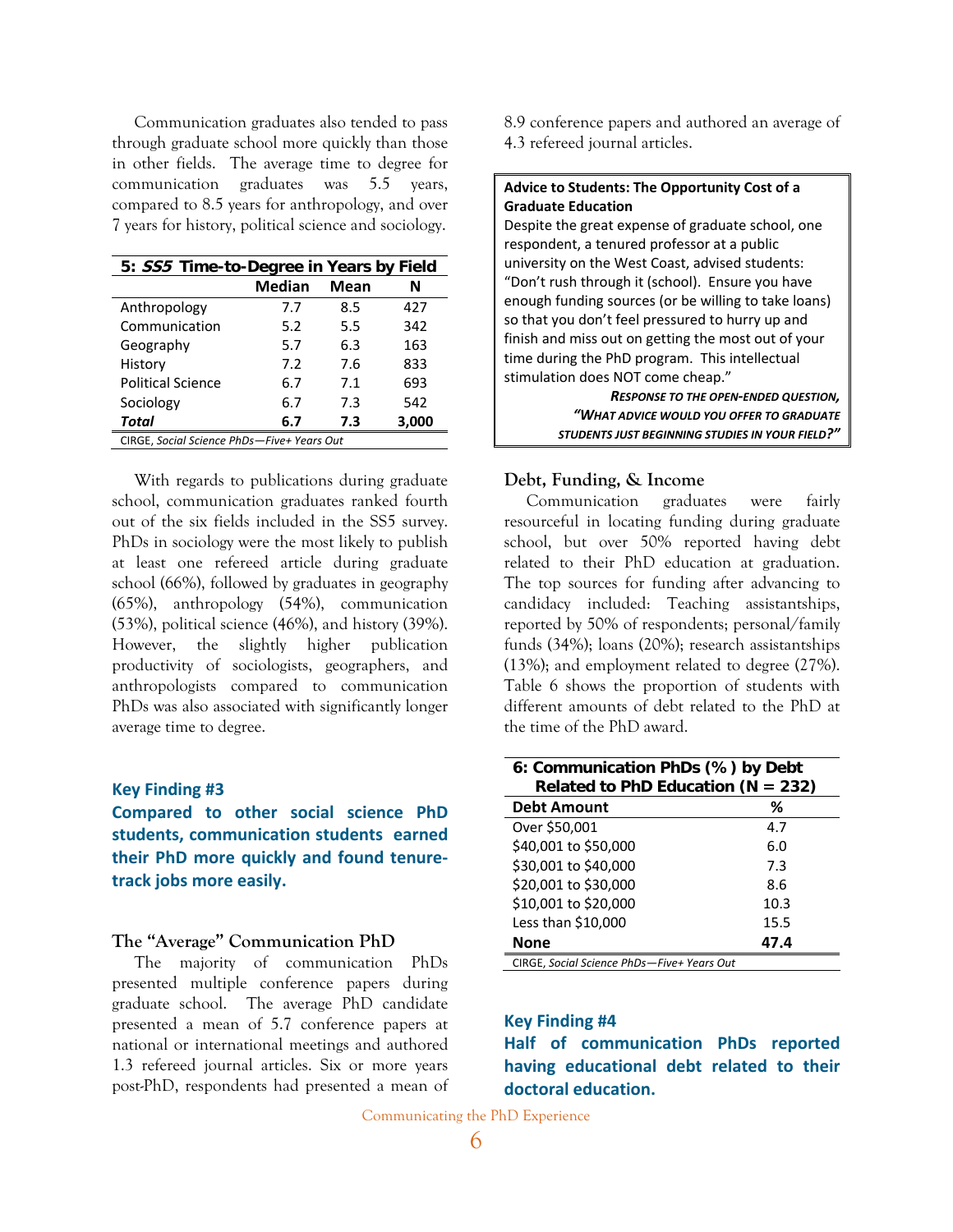#### **Current Income: Higher wages in BGN**

Table 7 presents the main income and total income of communication graduates at the time of the survey. Here, too, differences appear between faculty and individuals in BGN sectors. The ladder faculty and non-tenure-track faculty make roughly the same amount, around \$54,000 on average, while the median for individuals in BGN positions is \$95,000.

#### **Key Finding #5**

**Communication PhDs in BGN jobs make more money—more than 1.7 times as much annually—as those in academia.**

| 7: Communication PhDs-Median Annual<br>Income at Survey by Last Job*               |        |                            |     |
|------------------------------------------------------------------------------------|--------|----------------------------|-----|
|                                                                                    |        | <b>Respondent's Income</b> |     |
|                                                                                    | Main   | Total                      | N   |
| Ladder                                                                             |        |                            |     |
| Faculty                                                                            | 54,000 | 60,000                     | 154 |
| NTT                                                                                |        |                            |     |
| Faculty                                                                            | 53,520 | 60,000                     | 21  |
| Acad.                                                                              |        |                            |     |
| Other                                                                              | 57.087 | 65,000                     | 18  |
| <b>BGN</b>                                                                         | 95,000 | 106,000                    | 22  |
| *Includes only employed respondents.<br>CIRGE, Social Science PhDs-Five+ Years Out |        |                            |     |

#### **But are they happy with their work?**

To assess job satisfaction, *SS5*'s job satisfaction inventory consisted of 18 items and respondents indicated their level of satisfaction on a fourpoint scale (very satisfied, somewhat satisfied, somewhat dissatisfied, very dissatisfied). Most respondents indicated being very or at least somewhat satisfied for most of the job satisfaction items. Factor analysis revealed four separate dimensions of job satisfaction (see Appendix for details). One factor reflects satisfaction with the work itself, e.g., intellectual challenge, use of doctoral education, autonomy, and recognition. Satisfaction with income, resources available at the workplace, and job security contribute to the second factor, "income & resources." "Work-life integration," consists of work-life balance, flexibility of work, and

tolerance for all types of people in the workplace. A fourth factor, labeled "work-family," applied only to respondents with a spouse or partner (at time of survey) because it included the item "opportunities for spouse/partner in the area" as well as geographic location, and proximity to extended family.

There were no statistically significant differences in job satisfaction between job types, but several trends emerged. Ladder faculty more often reported being "very satisfied" with the work itself than did individuals in BGN. Nontenure-track faculty were slightly less satisfied with the status of their jobs than were ladder faculty and BGN employees. Finally, with regards to quality of life, those working in non-faculty academic jobs were most likely to report being "very satisfied."

#### **Key Finding #6**

**There are no statistically significant differences in career satisfaction by job type: Communication PhDs in ladder faculty, non‐tenure‐track faculty, non‐ faculty academic positions, and working in BGN sectors are equally satisfied with their careers.**

#### **Gender and Work-Family Tension**

In open-ended items, respondents were asked about trade-offs they made or any discrimination they faced in pursuing a PhD career. Some felt that gender played a role in their treatment by peers, but there were few statistically significant quantitative differences in responses between men and women. Differences did appear in marital status, the personal importance of particular job aspects and necessary work-family trade-offs.

Table 8 summarizes gender differences in marital status. Men were more likely to be married before entering school, after graduation and at the survey (83% of men v. 72% of women at survey). Women were more likely to be partnered with someone with a PhD (26% v. 15% of men). Women were also more often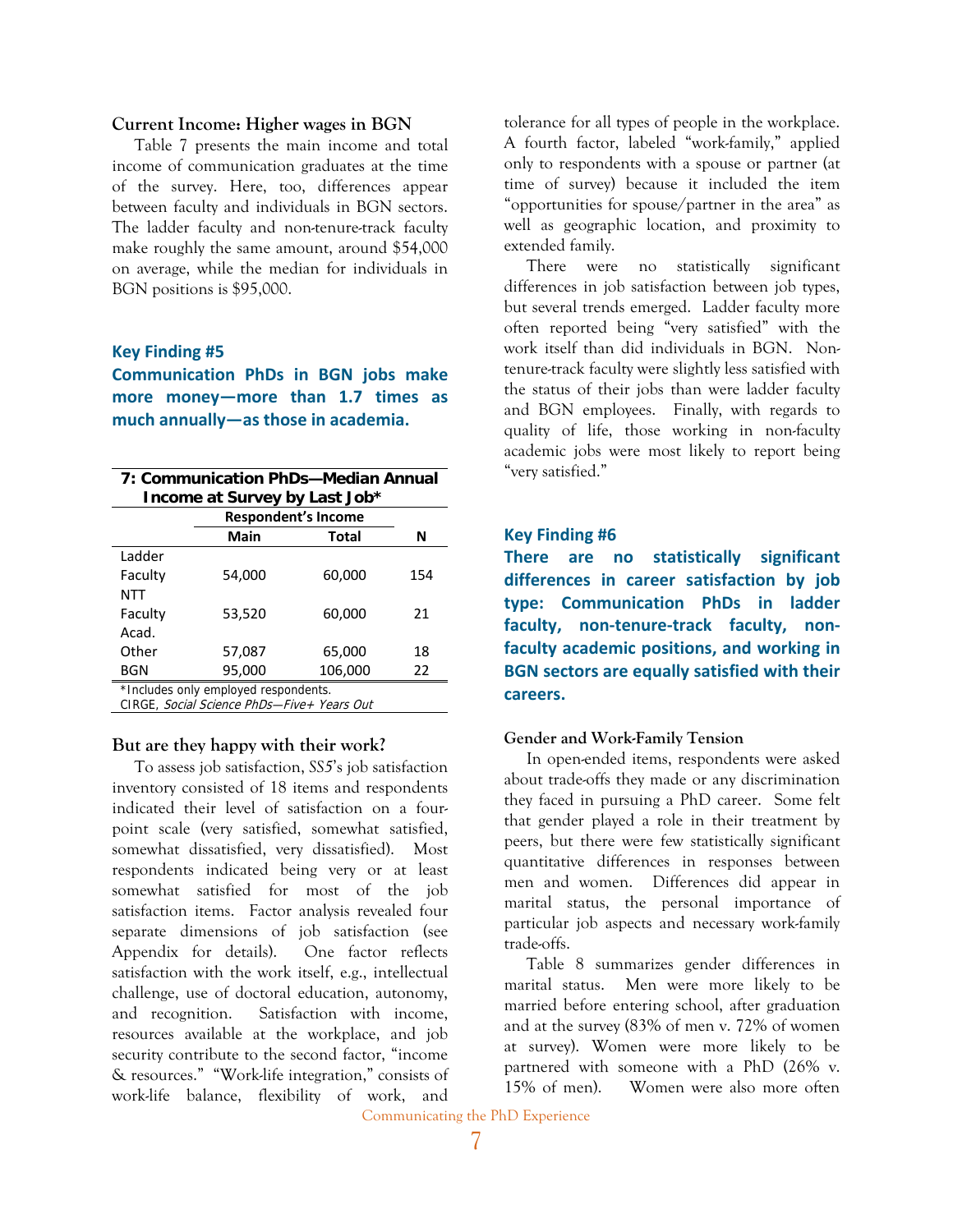separated, divorced or widowed when surveyed – 10% of women vs. 1% of men.

| 8: Communication PhDs (%) - Marital<br><b>Status at Survey by Gender</b> |      |      |  |  |  |
|--------------------------------------------------------------------------|------|------|--|--|--|
| % Men<br>% Women                                                         |      |      |  |  |  |
| Married (or Partner)                                                     | 68.0 | 46.2 |  |  |  |
| Partner has PhD                                                          | 14.8 | 25.6 |  |  |  |
| Total Married or                                                         |      |      |  |  |  |
| Partnered                                                                | 82.8 | 71.8 |  |  |  |
| Single                                                                   | 16.4 | 18.6 |  |  |  |
| Separated, Divorced,                                                     |      |      |  |  |  |
| Widowed                                                                  | 1    | 9.6  |  |  |  |
| CIRGE, Social Science PhDs-Five + Years Out                              |      |      |  |  |  |

When asked to rate the importance of various aspects of their job on a four-point scale ('very,' 'fairly,' 'not too,' and 'not' important, with 'not applicable' also an option), more than 70% of both men and women rated the "ability to balance/enjoy work and other aspects of life" as "very important." Men and women also rated similarly the importance of "proximity to extended family," "geographic location," and the "flexibility of work (schedule or location)." However, there were significant differences:

- Women placed more emphasis on finding a job that offered "support or tolerance for all types of people." Sixty five percent of women said this was "very important," compared to 43% of men ( $p \le 0.01$ ).
- Women more often sought jobs with "opportunities for spouse/partner in the area." Nearly half of women said this was "very important," compared to  $1/3$  men (p  $\le$ 0.01).

Additionally, the average survey respondent had fewer than 2 children, and women were significantly more likely than men ( $p \le 0.01$ ) to have postponed children because of their career (29% vs. 12% of men). Similarly, women were significantly more likely ( $p \le 0.01$ ) to report choosing not to have kids because of their career (19% of women vs. 5% of men).

With regards to spouses, 19% of women reported being unable to accept a job offer because of a spouse or partner's career, versus only 6% of men ( $p \le 0.1$ ). Nevertheless, men and women were equally likely to report that productivity suffered because of children (24%) or a spouse's career (11% total).

#### **Respondent Profile: Faculty Balancing Real and Perceived Career Expectations**

Many respondents reported waiting to have children or engage in a life partnership, but those who did not wait did not necessarily view a busy personal life as a trade‐off for their career. Simply, their lives were different. For example, Sandra McKenzie and her husband both graduated from Research 1 universities in the early 1990s and pursued academic careers. In graduate school, McKenzie published one peer‐reviewed article, and has published four more articles since. She and her husband are generally very satisfied with their jobs at a Research 2 university,\* where McKenzie earns \$70,000 a year. However, she wrote, "I think both of our PhD advisors are somewhat disappointed in us, but there is only so much time in the day and we were not willing to give up having a family for our jobs."

> *‐FROM ANSWERS TO OPEN‐ENDED QUESTIONS. (NAMES CHANGED TO PRESERVE CONFIDENTIALITY.)*

*\*Research 2 universities are smaller, less comprehensive, and less prestigious than Research 1 universities in the Carnegie classification.*

#### **Key Finding #7**

**Men and women valued many of the same job characteristics, but women more often reported postponing children because of their job and not taking a job because of a spouse or partner's career.**

### **PART II: EDUCATION FOR COMMUNICATION CAREERS**

### **Skill Acquisition: Preparation for Teaching and Research**

Graduate school requires students to acquire, refine and juggle a complex and diverse set of skills from research and teaching to grant writing and job-searching. Most respondents evaluated their PhD training favorably, but they also signaled areas for improvement, such as in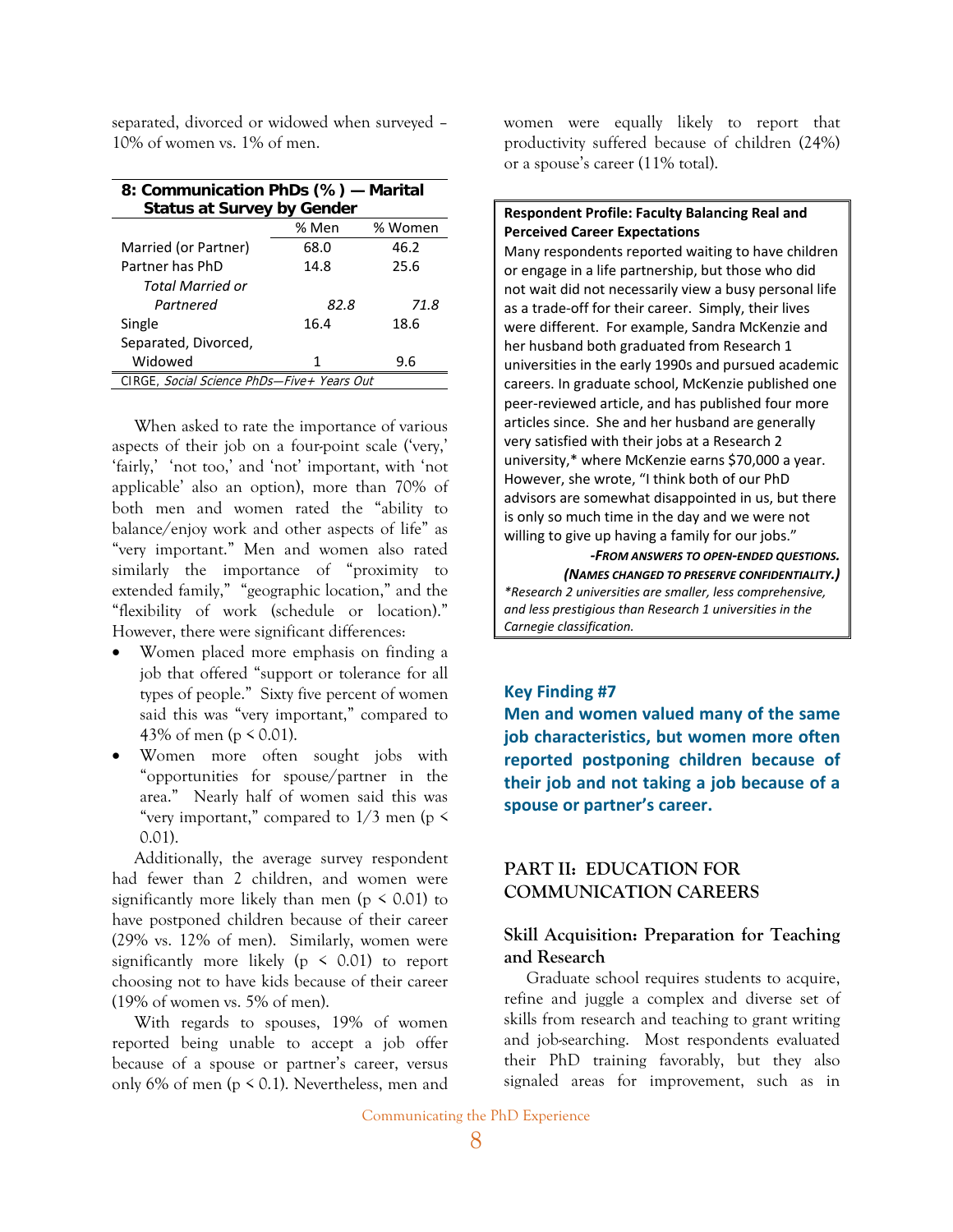teaching and grant writing. Furthermore, like with income and productivity during graduate school, differences emerged in assessments of job training between faculty and those in BGN sectors.

| 9: Communication PhDs-Percent Rating Program Element "Excellent" by Job Sector at |  |
|-----------------------------------------------------------------------------------|--|
| <b>Survey</b>                                                                     |  |

| Academic | <b>BGN</b> |
|----------|------------|
|          |            |
| 60       | $56*$      |
| 38       | 23         |
| 36       | $15^$      |
| 42       | 41         |
| 53       | 47         |
|          |            |
| 26       | 28         |
| 31       | 18         |
| 67       | 52         |
| 54       | 41         |
|          |            |
| 38       | 25         |
| 8        | 7          |
|          |            |

^ p < 0.1 \* p < 0.05 (Chi-square significance levels for 3 x 2 cross tab of academic sector by % respondents rating program element "excellent," "adequate," or "poor.")

CIRGE, *Social Science PhDs—Five+ Years Out*

#### **Assessment of Graduate Programs**

Seventy five percent of communication respondents reported their goal was to become a professor, respondents nonetheless suggested their education lacked serious consideration of and preparation for careers outside academia. Half of respondents rated their PhD program's overall quality as "excellent" on a three-point scale ("excellent," "adequate," "poor"), but only 8% said they received "excellent" training for non-academic careers. Similarly, 65% of respondents said the faculty in their department mainly encouraged students to pursue academic careers.

Those in academic careers gave more positive evaluations of their graduate programs than did people in BGN sectors. Table 9 shows that individuals who ended up in BGN sectors were less likely to rate the clarity of their graduate programs' requirements as "excellent," and only 15% of those in BGN said their socialization into academia was "excellent" (vs. 36% of academic sector employees).

As for teaching, 88% of communication graduates acquired some teaching experience in graduate school, but only 33% had to teach as part of a program requirement. Teaching is a major component of a faculty career, and narrative comments suggest graduate students wish they had had better training and more preparation for teaching. One respondent offered, "Teach (students) to be good teachers. They need to know the skills and approaches to good lecturing, when to use groups, and how to evaluate their own impact in the classroom."

#### **Key Finding #8**

**Communication graduates were generally pleased with their graduate training, but they criticized a bias toward academic careers in their programs and expressed a desire for better preparation for teaching.**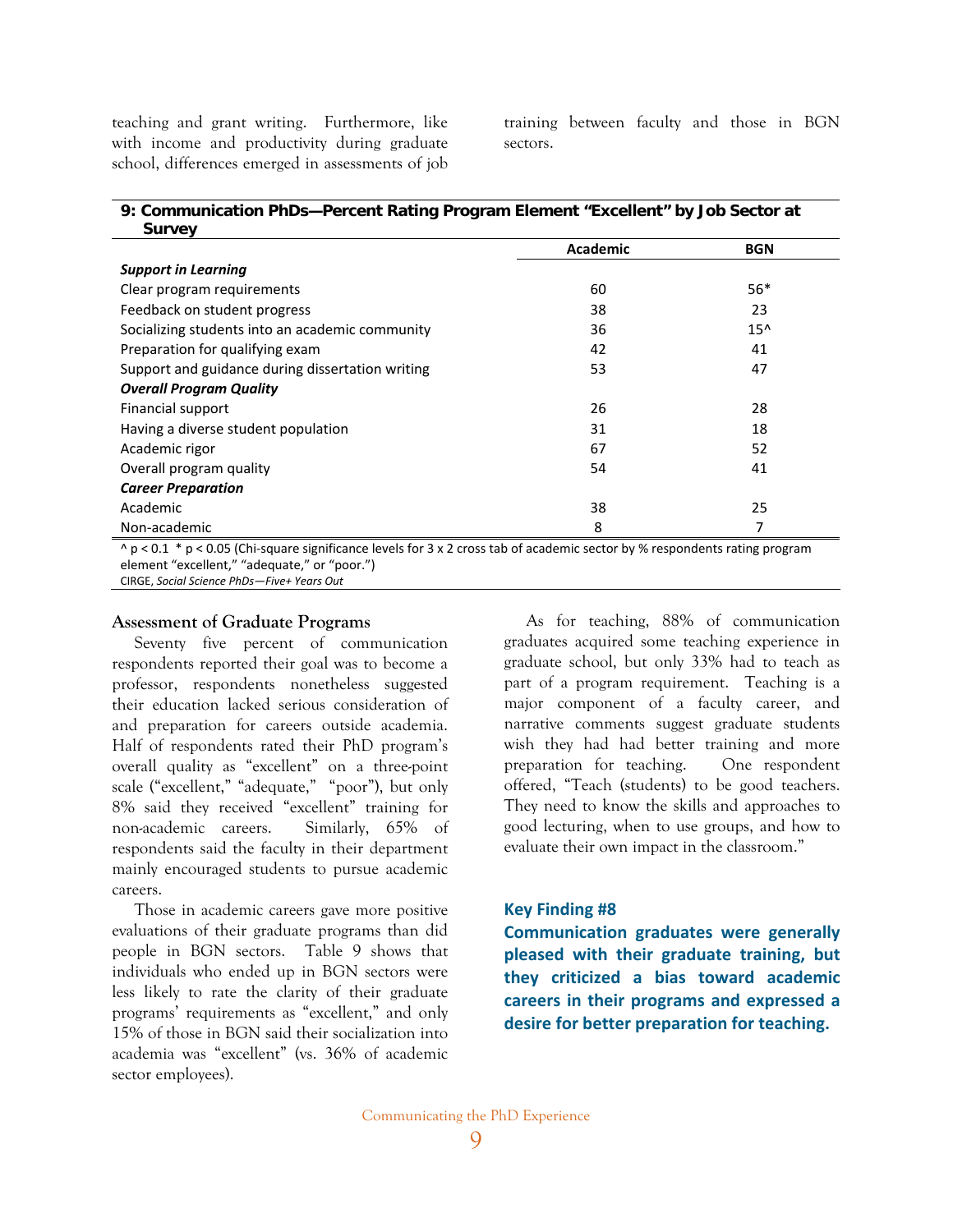#### **Use and Importance of Skills in Current Jobs**

Unlike in other key aspects of this study, there was no statistically significant difference in the evaluation of mentorship when analyzed by type

of first and last job (ladder faculty, non-tenure track, other academic, BGN). In other words, individuals in non-tenure-track or BGN posts did not report a less satisfactory mentoring experience than did ladder faculty.

#### **10: Communication PhDs—Percent Rating Quality of Training "Excellent" and Importance of Skill in Current Job by Job Sector**

|                              |                           | <b>Importance of Skill in Job at Survey</b> |          |             |                   |
|------------------------------|---------------------------|---------------------------------------------|----------|-------------|-------------------|
|                              |                           | % Faculty                                   |          |             | % BGN + Ac. Other |
|                              | <b>Training Excellent</b> | Very                                        | Somewhat | <b>Very</b> | Somewhat          |
| <b>Core PhD Skills</b>       |                           |                                             |          |             |                   |
| Critical thinking            | 78                        | 85                                          | 15       | 88          | 10                |
| Data analysis/synthesis      | 62                        | 67                                          | 29       | 82          | 16                |
| Write, publish reports,      |                           |                                             |          |             |                   |
| articles***                  | 28                        | 67                                          | 21       | 35          | 41                |
| Research design              | 41                        | 44                                          | 33       | 29          | 38                |
| <b>Communication, Team</b>   |                           |                                             |          |             |                   |
| <b>Work &amp; Management</b> |                           |                                             |          |             |                   |
| Presenting***                | 42                        | 91                                          | 9        | 67          | 33                |
| Working with diverse         |                           |                                             |          |             |                   |
| $groups*$                    | 35                        | 53                                          | 33       | 70          | 25                |
| Interdisciplinary contexts   | 38                        | 51                                          | 38       | 65          | 22                |
| Collaborating                |                           |                                             |          |             |                   |
| In a team**                  | 22                        | 49                                          | 39       | 75          | 23                |
| <b>Grant writing</b>         | 4                         | 33                                          | 44       | 41          | 29                |
| Managing people and          |                           |                                             |          |             |                   |
| budgets**                    | 4                         | 34                                          | 41       | 56          | 30                |

 $\land$  p < 0.1  $\land$  p < 0.05  $\land$  \*\* p < 0.01  $\land$  \*\*\*p < 0.001 Chisquare significance levels for 3 x 2 cross tab of employment sector by % respondents rating the skill in their job at survey "very important," "somewhat important," or "not important." Category "not important" not shown in table.

CIRGE, *Social Science PhDs—Five+ Years Out*

| 11: Percent Communication PhDs "Very Satisfied" With Different Types of Mentoring |                    |
|-----------------------------------------------------------------------------------|--------------------|
| <b>Mentoring by the Dissertation Advisor</b>                                      | % "very satisfied" |
| Quality of advice from chair developing topic                                     | 62.6               |
| Quality of guidance from char in completing dissertation                          | 61.5               |
| Chair's support of career decisions                                               | 54.5               |
| Overall quality of mentoring from chair                                           | 53.4               |
| Chair's support of job search                                                     | 44.1               |
| Quality of help from chair in publishing                                          | 29.0               |
| CIRGE, Social Science PhDs-Five+ Years Out                                        |                    |

Table 10 summarizes assessment of training (formal or informal) in key skills during graduate school and the importance of these skills in current jobs. Differences emerge by job type. Overall students felt most trained in critical

thinking and analyzing and synthesizing data, key components of both academic and non-academic careers. Individuals who ended up in BGN jobs and other (non-faculty) academic posts were more likely to indicate that writing and publishing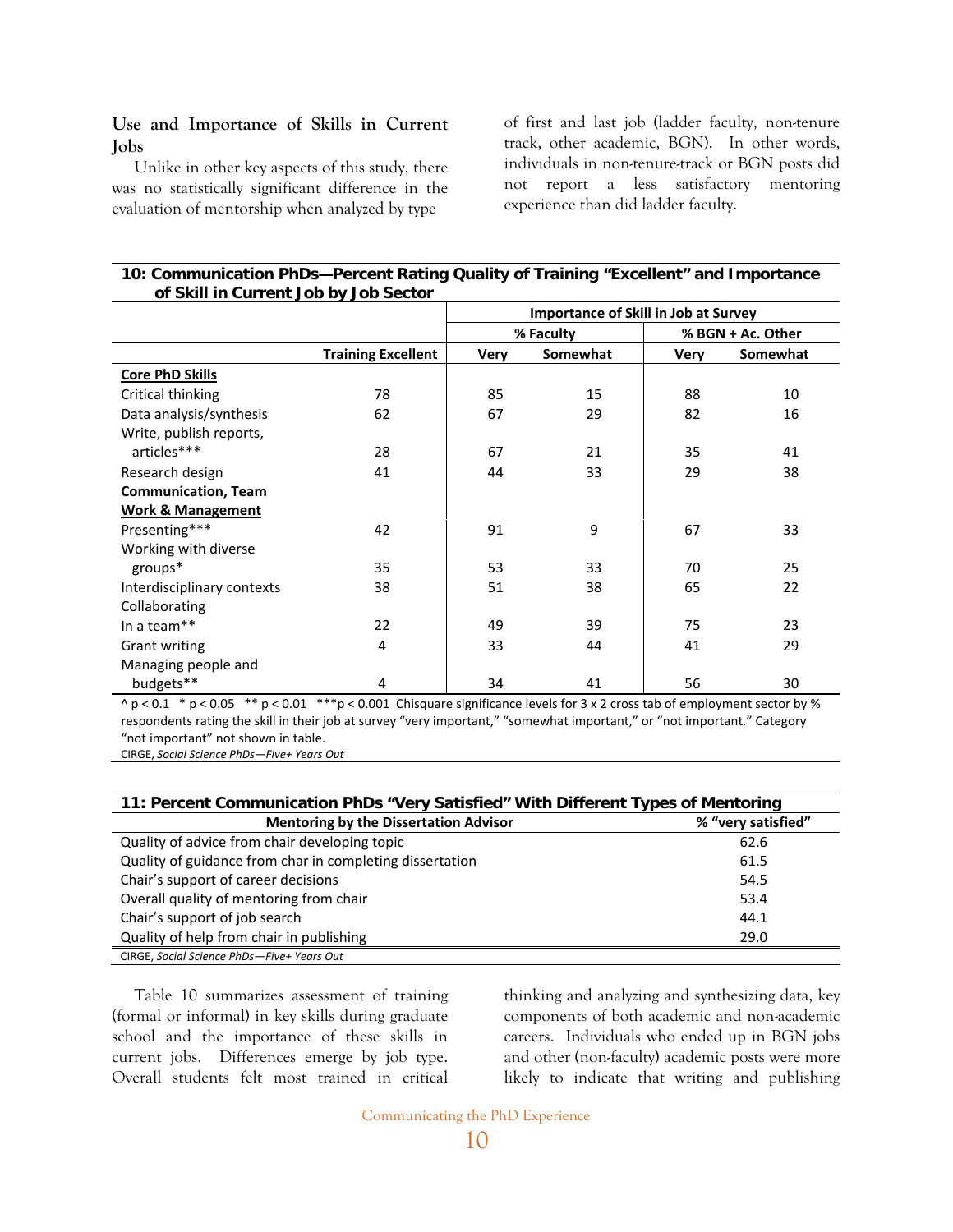reports and presenting were **not** "very important" for them than were those in faculty positions. Recalling that people in BGN sectors published less and attended fewer conferences during graduate school, this comparative lack of academic productivity seems to have marginal significance in their current jobs. Conversely, individuals in BGN and academic non-faculty posts were more likely to report that working with diverse groups and collaborating with a team were "very important" in their current work.

Finally, Table 10 shows the overall lack of preparation reported in grant writing and managing people and budgets. These skills are likely to be at least somewhat important in academic jobs and to be "very important" in BGN sector jobs, but fewer than 5% of all respondents felt well trained in writing proposals for funding and managing people and budgets. These areas appear to be significant shortfalls in communication PhD programs because at the time of the survey communication graduates on average reported already having served as a principal investigator on a grant or contract twice. Furthermore, graduates reported winning an average of 2.5 grants from their employer or institutions since graduate school, and 1.8 from extramural funding sources.

#### **Key Finding #9**

**Skills in grant writing and management are often important in faculty positions and even more likely to be important in non‐ faculty jobs, however, fewer than 5% of respondents felt their PhD programs trained them well in writing proposals for funding and managing people and budgets.**

#### **Mentoring: How To Get It and What To Do If You Don't**

A key relationship for graduate students is that between themselves and their dissertation chair or mentor. A mentor offers guidance on research and the job search. *SS5* sought to detail this relationship through qualitative and

quantitative questions. Significantly, over 50% of communication respondents reported they were very satisfied with the overall quality of mentoring received from their dissertation chair, but they were less often very satisfied with the quality of help they received in publishing and the job search. Communication graduates noted their top resource for finding a job was not their dissertation advisor, but advertisements.

The finding presented in Table 11 that respondents were not entirely thrilled with their chair's support in finding a job begs the question, then how did they find jobs? Table 11 shows that 44% of respondents were satisfied with their mentors' role in their job search, but Table 12 suggests that other sources were sometimes more helpful in finding a job. The job resource used the most often by respondents was announcements in professional journals, followed by professional contacts and PhD advisors.

| 12: Top Resources In Job Search-         |  |  |
|------------------------------------------|--|--|
| <b>Percent Communication PhDs Citing</b> |  |  |
| Resource as 1 of 2 "Most Helpful"        |  |  |

| <b>Resource</b>                            | %   |
|--------------------------------------------|-----|
| Job Announcement in                        |     |
| Professional Journal                       | 42% |
| <b>Professional Contacts</b>               | 23% |
| <b>PhD Advisor</b>                         | 20% |
| Faculty Other than PhD Advisor             | 16% |
| Previous Job                               | 11% |
| Internet Posting/Web Search                | 13% |
| CIRGE, Social Science PhDs-Five+ Years Out |     |

In response to open-ended questions about mentoring and advice to current students, respondents portrayed the graduate student dissertation chair relationship as a delicate dance of mutual motivation and expectation. The most rewarding mentorship experiences are earned. One respondent wrote, "I didn't have much mentoring, though I didn't ask for much either." Similarly, another wrote, "I got out of the mentoring process what I put into it. That is, I had a good advisor but not one who was going to track me down. I had to pull him along."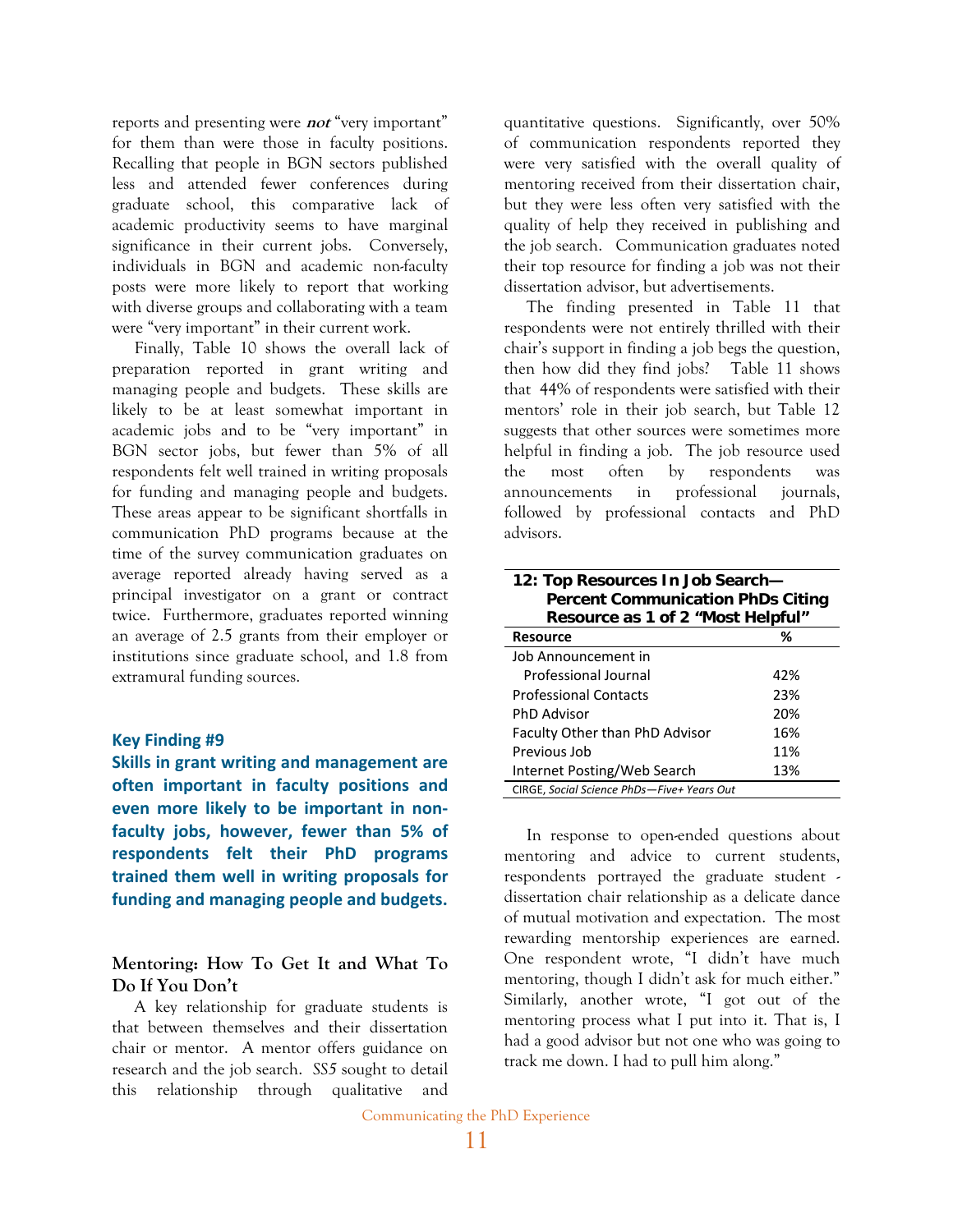#### **Key Finding #10**

**Communication graduates would have liked more guidance from their chairs in the job search and in publishing.**

#### **Mentoring 101**

Jasper Stein, a man in a non‐tenure‐track faculty position earning \$42,000 annually at a state university offered: "What I would like to have had: 1. Mentoring in how to apply for grants and diverse educational opportunities; 2. Mentoring that included discussion of motivations for and repercussions of chosen area(s) of study; 3. More mentoring."

After working for several years and then earning her PhD, Mona Floyd found her ideal job at a liberal arts college. She suggests students should be proactive when looking for good mentors. She passes along this helpful advice: "A woman I met swimming one day said that I should go to the library and see who was on the committees of the recent doctoral graduates from my discipline. '*Those are the people who get students though the program. Get them on your committee!' she said. Great advice, which I took*."

> *‐FROM RESPONSES TO OPEN‐ENDED QUESTIONS. (NAMES CHANGED TO PRESERVE CONFIDENTIALITY.)*

#### **CONCLUSION**

This study detailed the range of experiences and career paths open to communication PhDs using a "student centered" research methodology which privileged students' evaluations and recollections of the graduate experience. While most communication graduates seemed to follow a neatly linear path from graduate school to desired ladder faculty positions with general career satisfaction, significant and interesting cleavages were revealed in the data when analyzed by gender and job type, with particularly salient differences between those working in BGN sectors and academic faculty.

To recap, there were few differences between

ladder faculty and non-tenure-track faculty in terms of productivity, skill acquisition and mentoring experiences in graduate school, but there were some notable differences between those in academia and those in BGN sectors. Individuals in BGN were generally less productive in terms of papers and presentations, despite a longer sojourn in graduate school. While we cannot say if people went into BGN because they were less productive, had different socialization experiences, or because they intended to do so all along, individuals in BGN were less likely than faculty to report that publishing skills were important in their jobs.

Second, career paths of men and women in terms of job type and income were the same, but gender differences emerged in assessments of personal opportunity costs. Women were more likely to delay marriage and postpone or not have children because of their career. However, respondents who did have active family lives did not necessarily see having a family as detrimental to their career. Instead, they viewed their lives as just "different."

Overall, the major criticisms of graduate school included a lack of training in skills important to obtaining and administering grants, less than adequate formal teaching training and little guidance from mentors in publishing and finding a job. On the positive side, respondents were generally "very satisfied" with the mentoring they received and many respondents offered advice to graduate students about how to have a better mentoring experience.

The respondents to this survey demonstrated great care and honesty in offering their nuanced opinions about their experiences and training. We hope that graduate programs, graduate students, administrators and others all benefit from their insights. We hope these results are reflected on by individuals and programs alike so that both can improve and make informed decisions about their future.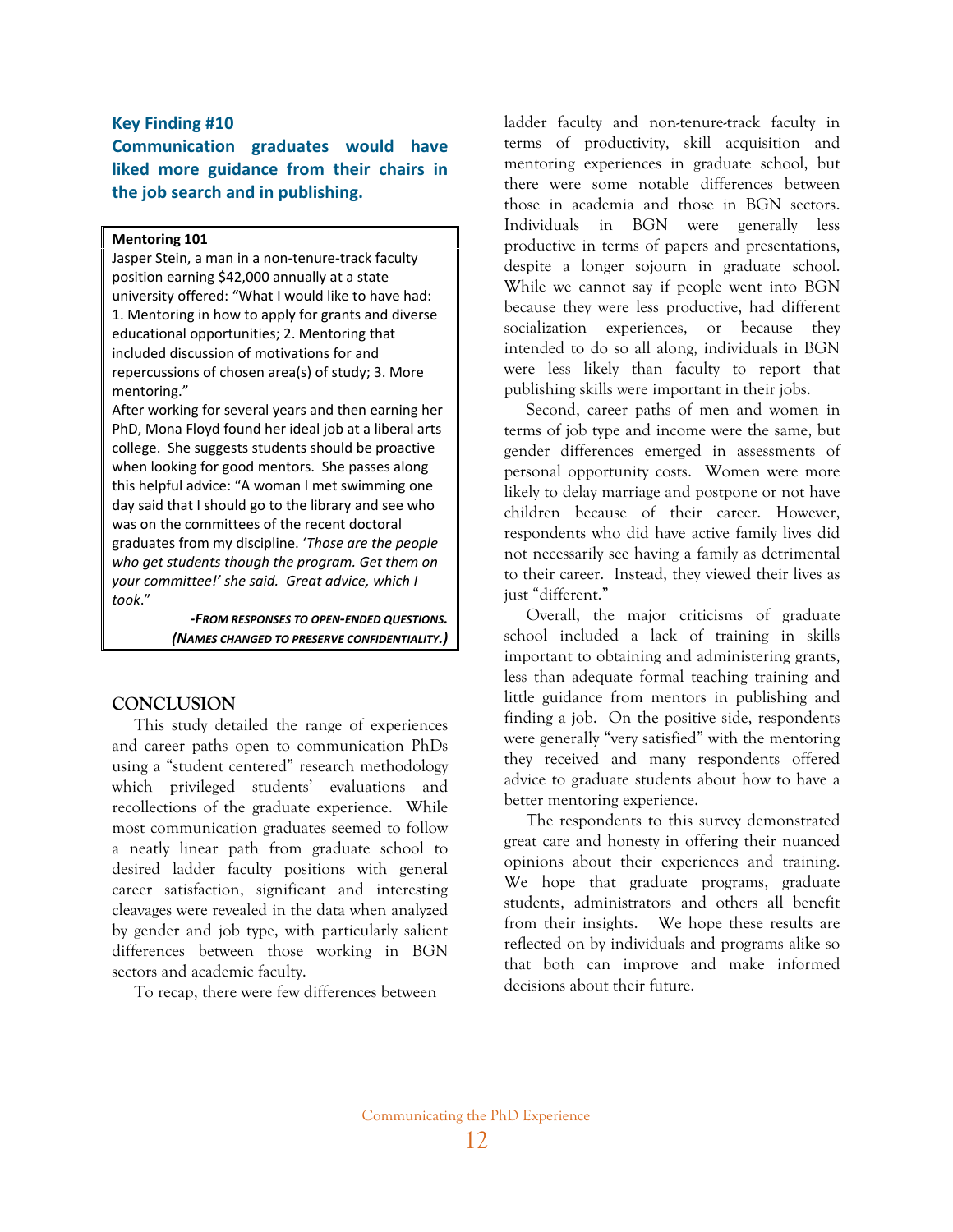#### **References**

- Delia, J.G. (1987). "Communication research: A history." In C.R. Berger & S. H. Chaffee (Eds.) *Handbook of communication science* (pp. 20-98). Chicago: University of Chicago Press.
- Denecke, Dan. (2006). Foreword. In P. L. Maki, & N. A. Borkowski (Eds.) *The assessment of doctoral education: Emerging criteria and new models for improving outcomes* (pp xi-xiii). Sterling, VA: Stylus.
- Dex, Shirley. (1995). The reliability of recall data: A literature review. *Bulletin de Methodologie Sociologique, December 49*, 58-89.
- Goldberger, M. L., Maher, B. A., & Flattau, P. E. (Eds.). 1995. *Research-doctorate programs in the United States: Continuity and change.* National Academy Press: Washington, DC.
- Gronbeck, B. E. (2005). Is communication a humanities discipline?: Struggles for academic identity. *Arts & Humanities in Higher Education, 4*, 229-246.
- Klein, T., & Fischer-Kerli, D. (2000). Die Zuverlassigkeit retrospektiv erhobener Lebensverlaufsdaten: Analysen zur Partnerschaftsbiografie des Familiensurvey. *Zeitschrift für Soziologie 29,* 294-312.
- Nerad, M., Aanerud, R., &Cerny, J. (2004). "So you want to be a professor!" Lessons from the PhDs—Ten Years Later study. In Wulff, D. H., & Austin, A. E. & Associates (Eds.) *Paths to the professoriate: Strategies for enriching the preparation of future faculty*.(pp. 137-158). San Francisco: Jossey-Bass.
- Ostriker, J. P., & Kuh, C. V., assisted by Voytuk, J.A. (Eds.). (2003). *Assessing research-doctorate programs: A methodology study.* Committee to Examine the Methodology for the Assessment of Research-Doctorate Programs. National Research Council. Washington, DC: National Academies Press.
- Picciano, J., Rudd, E. Morrison, E., & Nerad, M. (2007). *Social science PhDs—five+ years out: Survey methods.* CIRGE Report 2007-01. CIRGE: Seattle, WA. [www.cirge.washington.edu.](http://www.cirge.washington.edu/)
- Solga, H. (2001). Longitudinal surveys and the study of occupational mobility: Panel and retrospective design in comparison. *Quality & Quantity 35,* 291-309.
- Thurgood, L., Golladay, M.J., & Hill, S.T. (2006). U.S. doctorates in the  $20<sup>th</sup>$  Century, NSF 06-319. Arlington, VA: National Science Foundation, Division of Science Resources Statistics.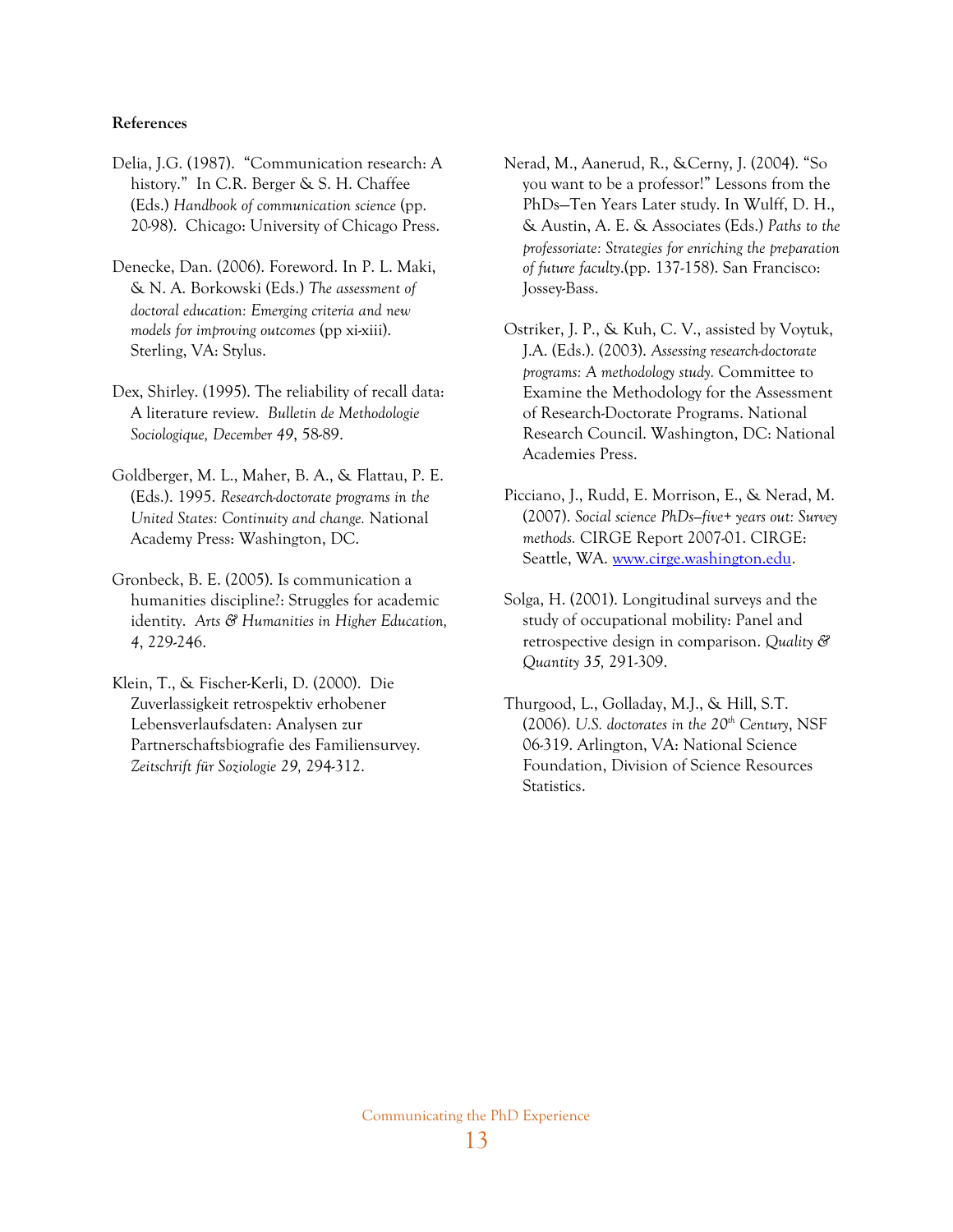# **APPENDIX: CAREER SATISFACTION INDEXES**

Principle components analysis of response patterns on 18 job satisfaction items revealed four underlying factors. SPSS varimax rotation method was used; resulting factors met a minimum eigen value criteria of 1.0. Varimax is an orthogonal rotation method that minimizes the number of variables that have high loadings on each factor, which simplifies the interpretation of factors. The items contributing to each of the four factors are as shown below.

#### **Factor 1 – The Work Itself**

Use of doctoral education Intellectual challenge of work Contribution to society Level of responsibility Career growth Autonomy of work Prestige of organization Recognition for my work Job is a good fit with my abilities and interests

#### **Factor 3 – Work-Life Integration**

Work-life balance and enjoyment Flexibility of work Support/tolerance for all types of people

**Factor 2 – Income & Resources** Salary Resources Job security/stability

**Factor 4 – Work-Family Balance (only for partnered respondents)**  Geographic location Proximity to extended family Opportunities for spouse or partner in the area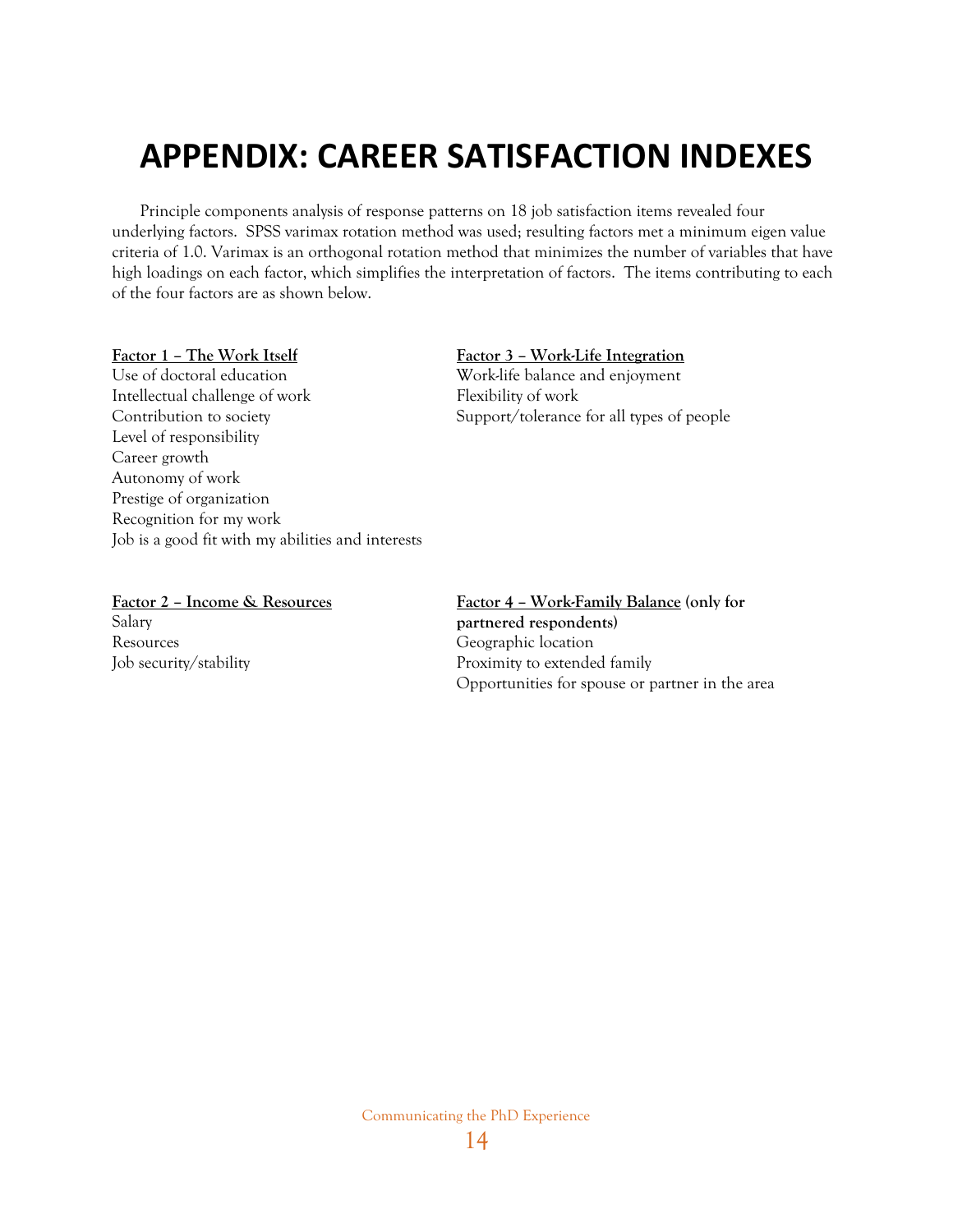# *Social Science PhDs—Five+ Years Out*

# **Participating Universities**

Arizona State University Boston College Brandeis University Catholic University of America City University of New York Clark University Columbia University Cornell University Duke University Emory University Florida State University Harvard University Howard University Indiana University Johns Hopkins University Kent State University Louisiana State University

Massachusetts Institute of Technology Michigan State University New York University Northwestern University Ohio State University Pennsylvania State University Princeton University Purdue University Rutgers University Southern Illinois University Stanford University State University of New York at Buffalo Syracuse University UC - Berkeley UC - Davis UC – Irvine

UC - Los Angeles UC - Riverside UC - San Diego UC - Santa Barbara UC - Santa Cruz University of Chicago University of Colorado at Boulder University of Connecticut University of Georgia University of Illinois University of Iowa University of Kansas University of Maryland University of Massachusetts University of Michigan University of Minnesota University of Missouri

University of Nebraska at Lincoln University of North Carolina University of Oregon University of Pennsylvania University of Pittsburgh University of Rochester University of Tennessee University of Texas at Austin University of Virginia University of Washington University of Wisconsin Washington State University Washington University in St. Louis Wayne State University Yale University

# **Foundation Support**

Ford Foundation

# **Endorsements**

Association of Graduate Schools affiliated to the Association of American Universities, American Anthropological Association, National Communication Association, Association of American Geographers, American Historical Association, American Political Science Association, American Sociological Association

# **ACKNOWLEDGMENTS**

Many thanks to Mitchell McKinney, former Director of Academic Affairs at the National Communication Association, for providing information about communication PhDs. We would like to express appreciation for our colleagues at CIRGE, the UW Graduate School, and College of Education. Myan Baker, Mimi Heggelund, Maren McDaniel, and Renate Sadrozinski contributed in multiple ways to getting this report done. Work-study students Claire McWilliams and Hannah Lee did excellent work.